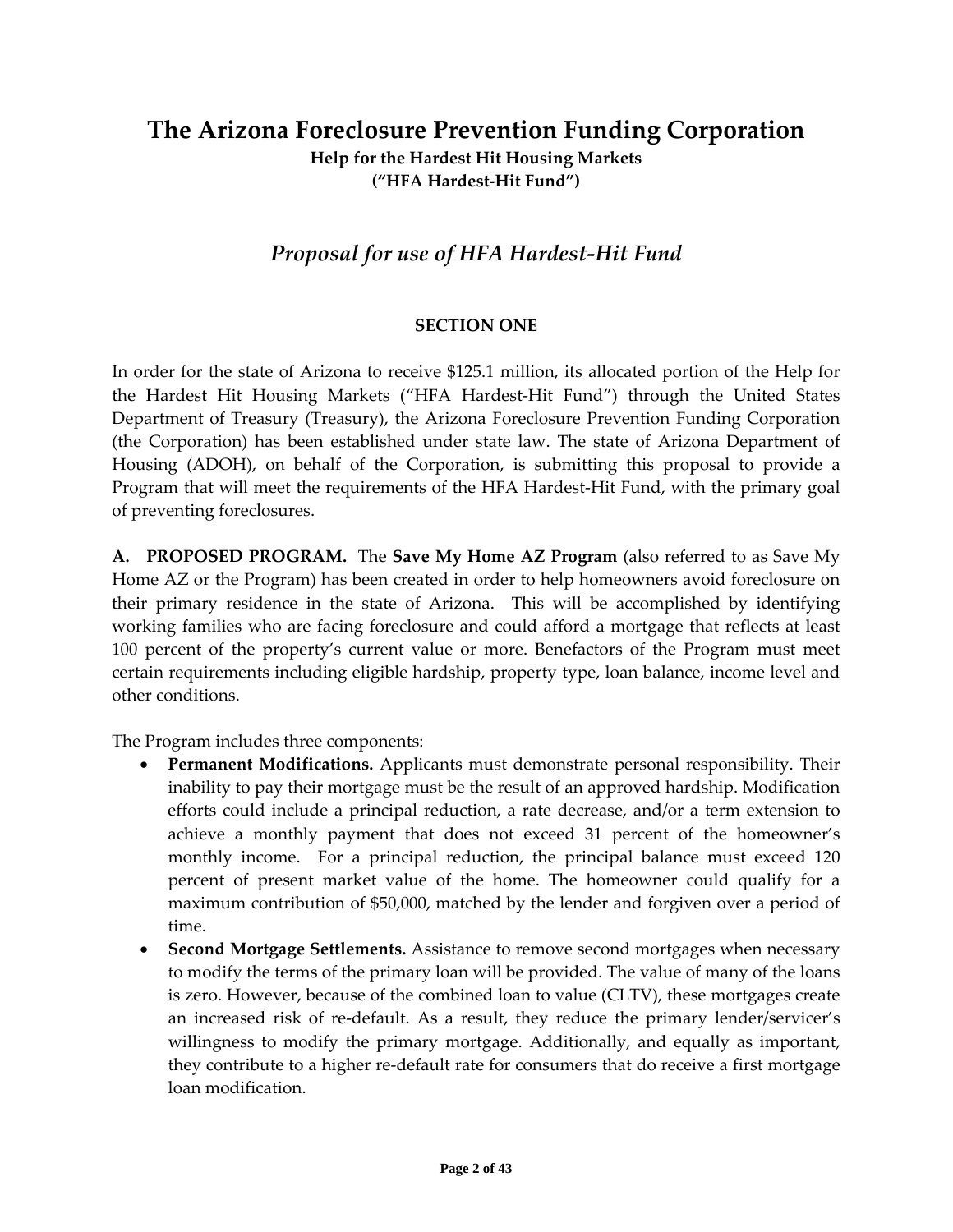• **Temporary Modifications/Mortgage Payment Relief.** Assistance to pre‐pay a portion of mortgage loan payments for a pre‐determined amount of time (e.g., up to 24 months) to give underemployed homeowners relief while they are actively seeking to become more meaningfully employed. In some instances, this will be all the aid that is needed. In other cases, households may be eligible for a permanent modification if they become adequately employed while receiving temporary relief assistance.

The anticipated breakdown in financing uses between these three areas is outlined below:

| <b>Program Component</b>                               | Number of<br>Households | Cost or average<br>per Transaction | Total             | Percentage of<br>Program<br>Funding |
|--------------------------------------------------------|-------------------------|------------------------------------|-------------------|-------------------------------------|
| <b>Permanent Modification Assistance</b>               | 1,848                   | \$<br>50.000.00                    | \$<br>92,400,000  | 83                                  |
| <b>Second Mortgage Settlements</b>                     | 1,500                   | \$<br>5,000.00                     | \$<br>7,500,000   |                                     |
|                                                        | 3,348                   |                                    |                   |                                     |
| <b>Temporary Modifications/Mortgage Payment Relief</b> | 1,000                   | \$<br>12,000.00                    | \$<br>12,000,000  | 11                                  |
| <b>TOTALS</b>                                          | 4,348                   |                                    | \$<br>111,900,000 | 100                                 |

In designing the Program for the state of Arizona, the Arizona Department of Housing (ADOH) developed the following guiding principles to ensure that it assists homeowners who have demonstrated personal responsibility in their home purchase choices heretofore. It is the Program's intent to assist those who, through no fault of their own, are facing the potential loss of their home due to the current and unprecedented economic conditions.

- **Foreclosures must be imminent.** Resources would only be utilized for households who have exhausted all options in remaining current on their mortgage payments. For instance, households who continue to pay other debt such as credit card debt, while neglecting to pay their primary mortgage may not be eligible for assistance.
- **Modest primary residences.** Resources would only be utilized for primary residences and to assist households with incomes at or below 120 percent of the area median income. Additionally, households would have to demonstrate that their incomes had been reduced since the home was last financed.
- **Personal responsibility.** Resources would not be used to assist households who face foreclosure due to "self‐inflicted" wounds (e.g., refinancing to take out equity, mortgages based on undocumented income, risky loan programs, etc.)
- **Statewide availability.** Resources would be made available statewide. However, geographic set‐asides would be devised to assure distribution commensurate with the foreclosure rates.
- **Hardships.** Applicants must demonstrate an approvable hardship. Those include: reduced income due to underemployment, medical condition, divorce or death.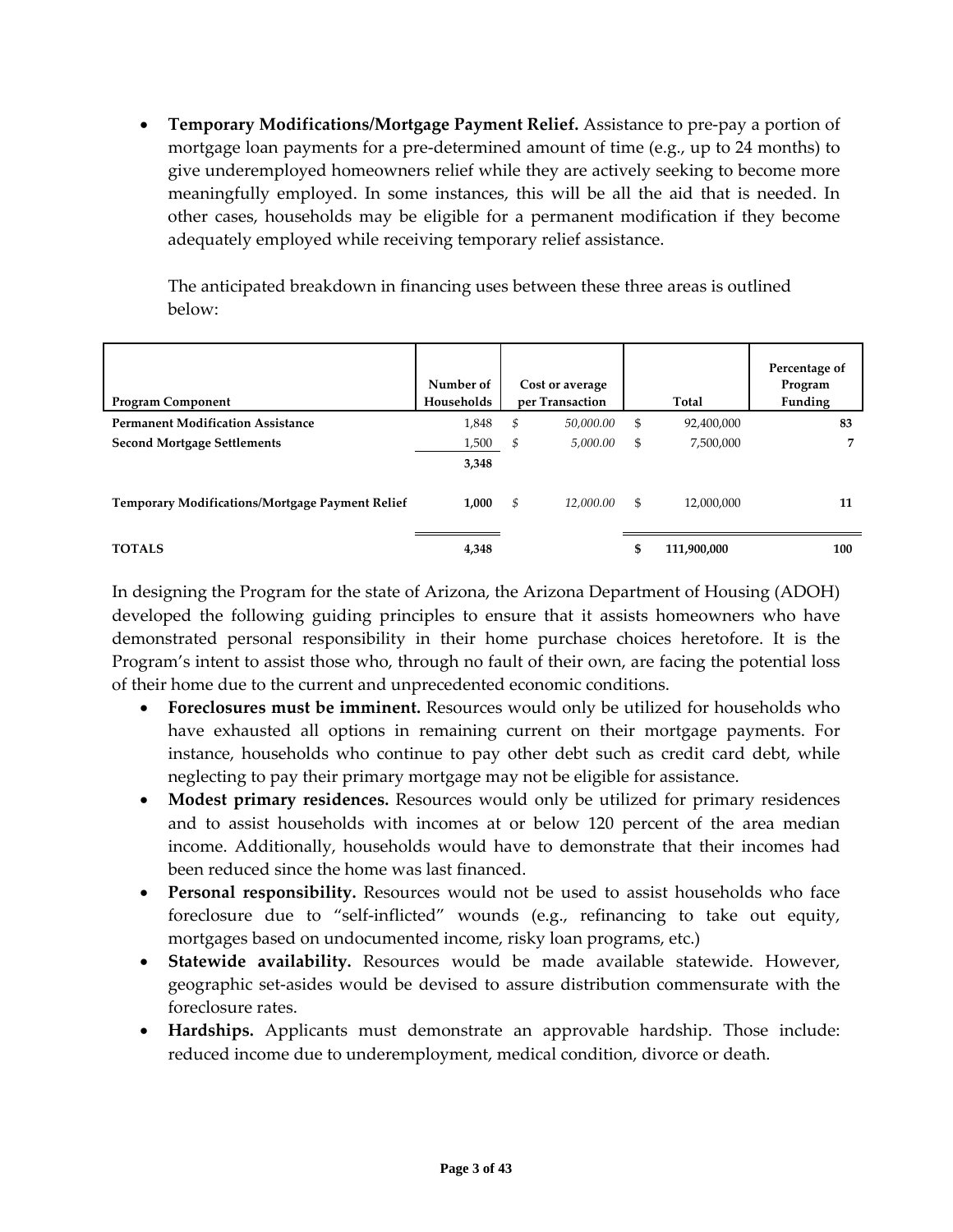As described above, 89 percent of the overall award, or \$111,900,000, is being budgeted for direct program assistance. The remaining 11 percent of the award is budgeted for various support, delivery and administrative costs of the program, which are outlined in detail in Section 2, Paragraph E.

Two other key issues surrounding the Program design are:

- For Permanent Modifications including principal reductions, **lenders must participate financially** at an amount equal to or greater than the state's financial assistance.
- **Loans** to homeowners will be soft‐second loans, intended to be forgiven over time, to incentivize people to remain in their homes and to assure no windfalls to homeowners as appreciation values return. Loans would be fashioned as silent‐second loans, due on sale if adequate equity exists. Should the assisted homeowner continue to occupy the property as their primary residence their loan is forgiven at the end of the 10 year term. Any loan proceeds that are returned to the Program would be reutilized to assist additional homeowners.

**B. STRATEGY FOR ARIZONA'S MARKET.** Arizona's foreclosure rate is currently second in the nation. While many early foreclosures were a result of over-speculation of single-family homes by investors and resets on adjustable rate mortgages, many Arizona households now face foreclosures due to job loss or reduced incomes as a result of an ailing economy. Additionally, because many homeowners owe far more than the current value of their home, they are choosing foreclosure rather than remain in their home.

Arizona's strategy addresses both of these two major issues which are contributing to the current level of foreclosures. Given the number of households significantly underwater with their mortgages and an unemployment rate hovering at 10 percent, \$125.1 million is not nearly enough money to stabilize the Arizona housing market. At best, these funds will assist just over 4,000 households or over 11,000 individuals to remain in their homes. To put this in perspective, in March 2010, 5,556 homes were foreclosed on in the Phoenix area alone. Arizona is expecting as many as 50,000 foreclosures in 2010.

Our greatest hope is that this pilot program will produce a more open dialogue between the housing advocacy community, the lending community, and the U.S. Department of Treasury that will lead to further opportunities for principal reduction programs until such time as significant negative equity is no longer a leading cause for Arizona's high foreclosure rate. Without significant principal write downs by the lending community, the foreclosure issue will continue to destabilize Arizona's housing market for the foreseeable future.

**C. ONE PROGRAM.** While the Arizona Program includes several levels of participation, we are considering it all one program under the umbrella of Save My Home AZ. Aid for all levels of participation will be made through one consolidated application process.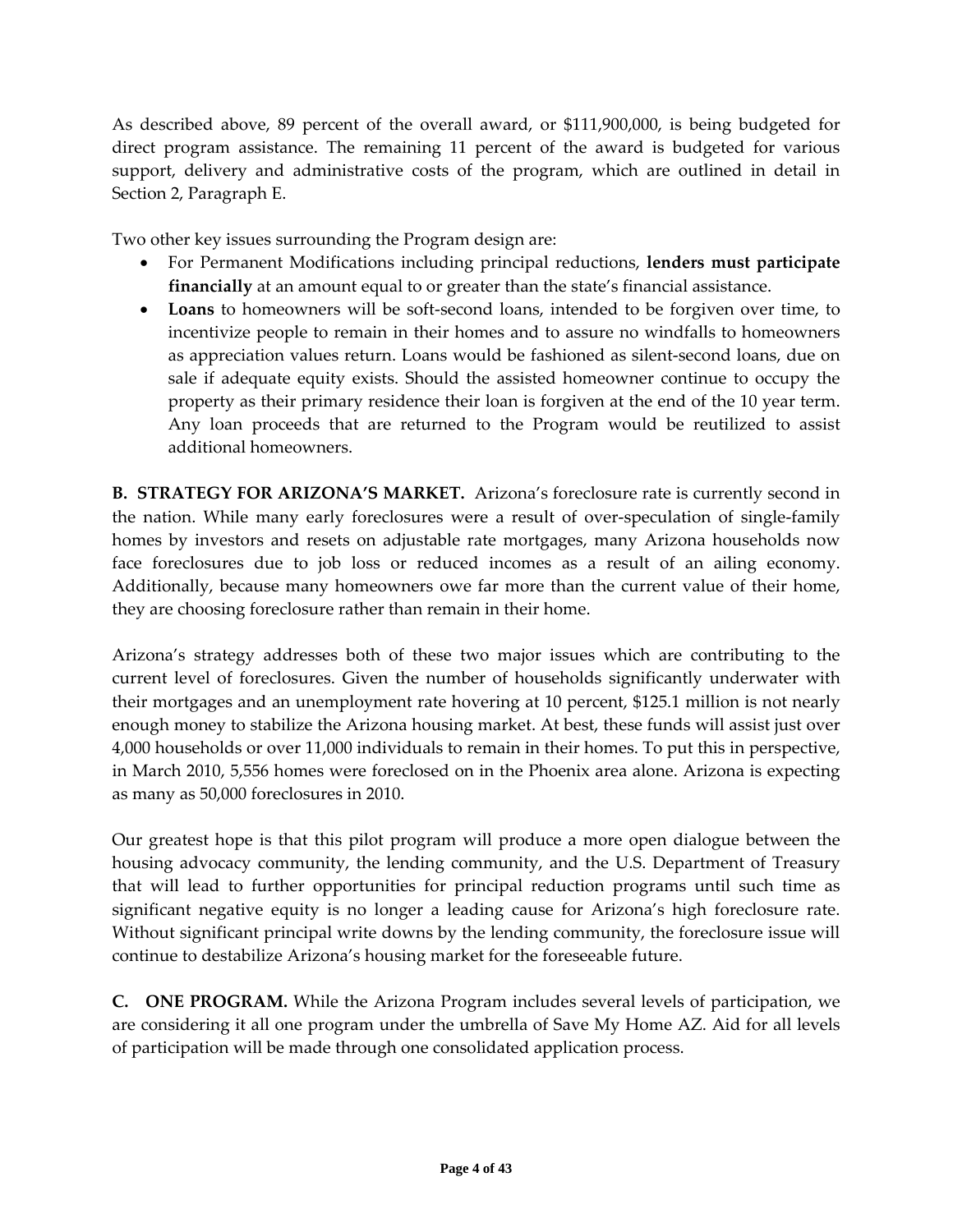### **SECTION TWO**

#### **A. OVERVIEW OF PROGRAM**

Under the Emergency Economic Stabilization Act of 2008 and the HFA Hardest‐Hit Guidance, the funds may be used to facilitate "mortgage modifications, principal forbearance, short sale, mortgage payment relief, and second lien reductions," to assist consumers at risk of foreclosure.

The Save My Home AZ Program (also referred to as Save My Home AZ or the Program) has been created in order to help homeowners avoid foreclosure on their primary residence in the state of Arizona. This will be accomplished by identifying working families who are facing foreclosure and could afford a mortgage that reflects at least 100 percent of the property's current value or more. Benefactors of this program must meet certain requirements including eligible hardship, property type, loan balance, income level and other conditions. Every assisted household must exhibit an ability to return to self sufficiency within a reasonable time period.

The Program will be administered by the Arizona Department of Housing (ADOH), with key partnerships with HUD certified Counseling agencies who will provide much of the face‐to‐face interaction with clients.

#### **Permanent Modification Component**

Save My Home AZ will provide up-front, soft second loans to eligible consumers for up to \$50,000 depending upon individual circumstances. Notes on the soft second loans will be for a term of 10 years. A forgiveness clause will reduce the loan amount due by 20 percent a year for every year the consumer stays in the home after five years. At the end of the 10 years the note will be considered satisfied and ADOH will release the second lien connected with the note. These soft second loans will be utilized to reduce a portion of the principal on the loan, the amount of which will be required to be matched by the primary lender. During the period of the loan it will be considered "due on sale." Any remaining amount not previously "forgiven" will be due, if the home has increased in equity. If the home has not increased in equity to the degree necessary to repay the note, all or a portion of the note may be forgiven so as not to create additional hardships on the seller at the time of closing. Any loan proceeds that are returned to the Program would be reutilized to assist additional homeowners.

The assistance qualifications are as follows:

- 1. Assistance of up to \$50,000
- 2. Affordability/Profitability Test (APT) Pass (Maximum Principal and Interest (P&I) is equal to or greater than 100 percent of Net Return on Real Estate Owned (NROREO) minimum P&I.)
- 3. Subject property must be the applicant's primary residence and must be owner‐ occupied.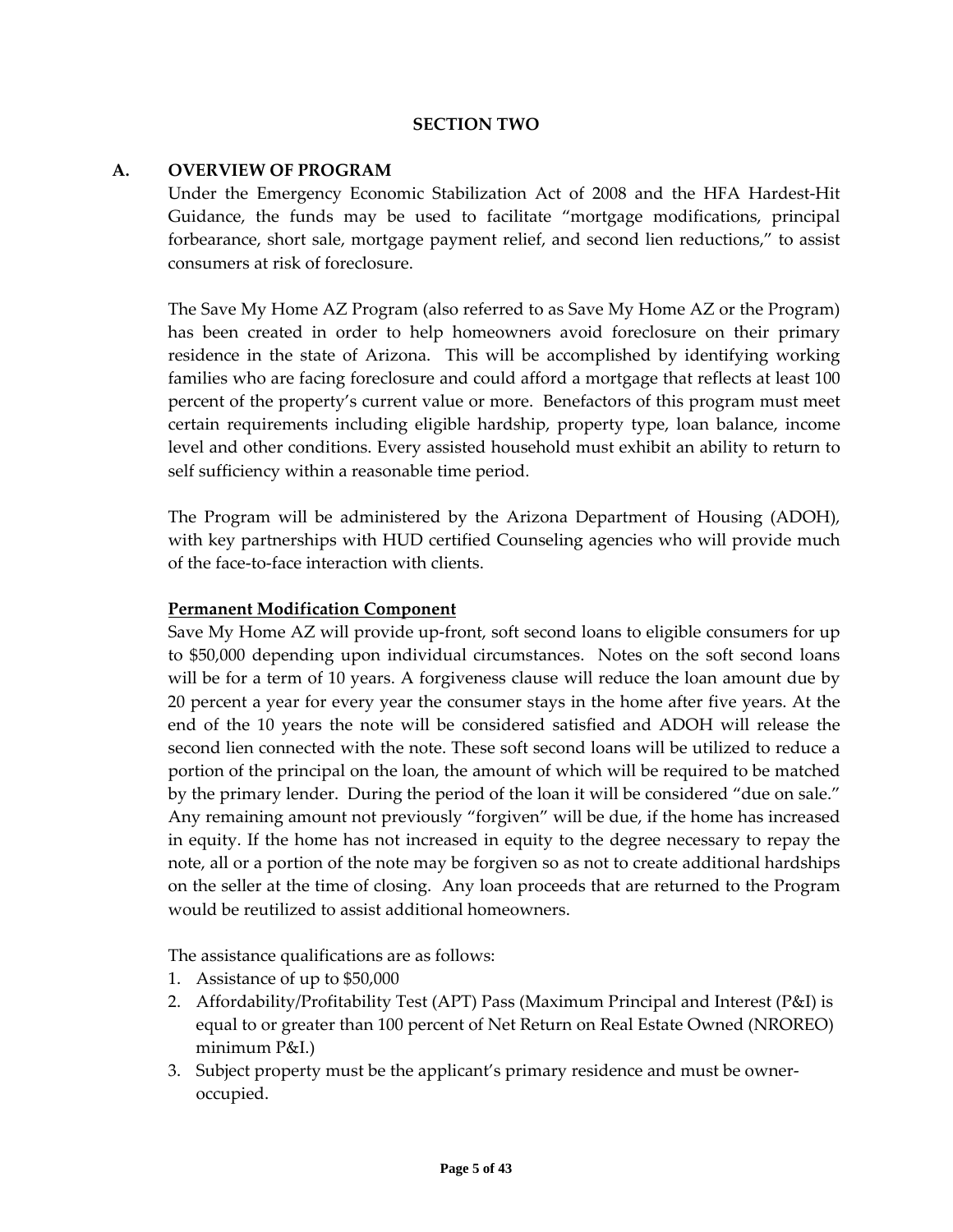- 4. Mortgage balance(s) must be greater than 120 percent of subject property's fair market value.
- 5. After assistance, the mortgage's new principal balance should be reduced to a minimum of 110 percent of the current market value.

### **Second Mortgage Settlements**

Assistance will be provided to remove second mortgages when necessary to modify terms of primary loans or when the second is burdensome in and of itself. This assistance can be up to \$5,000 to incentivize lenders to settle second mortgages in order to assist an applicant when 31 percent of their current monthly income can support a payment that is reflective of the market to market value of their home.

The assistance qualifications are as follows:

- 1. Assistance of up to \$5,000
- 2. Affordability/Profitability Test (APT) Pass (Maximum Principal and Interest (P&I) is equal to or greater than 70 percent of Net Return on Real Estate Owned (NROREO) minimum P&I.)
- 3. Subject property must be the applicant's primary residence and must be owner‐ occupied.
- 4. Mortgage balance(s) must be greater than 120 percent of subject property's fair market value.
- 5. After assistance, the mortgage's new principal balance should be reduced to a minimum of 110 percent of the current market value.

### **Temporary Modification Assistance**

Assistance is designed to give underemployed homeowners mortgage relief for a reasonable period of time while they are actively seeking to become sufficiently employed. This assistance can be up to \$12,000 to remove second mortgages as necessary to modify the terms of the primary loan and to pre‐pay all or a portion of mortgage loan payments for a specific period of time (e.g., up to 24 months).

The assistance qualifications are as follows:

- 1. Assistance of up to \$12,000
- 2. APT Pass (Maximum P&I is less than 100 percent and greater than 70 percent of NROREO minimum P&I.)
- 3. Subject property must be the applicant's primary residence and must be owner‐ occupied.
- 4. Mortgage balance(s) must be greater than 120 percent of subject property's fair market value.
- 5. After assistance, the mortgage's new principal balance should be reduced to a minimum of 110 percent of the current market value.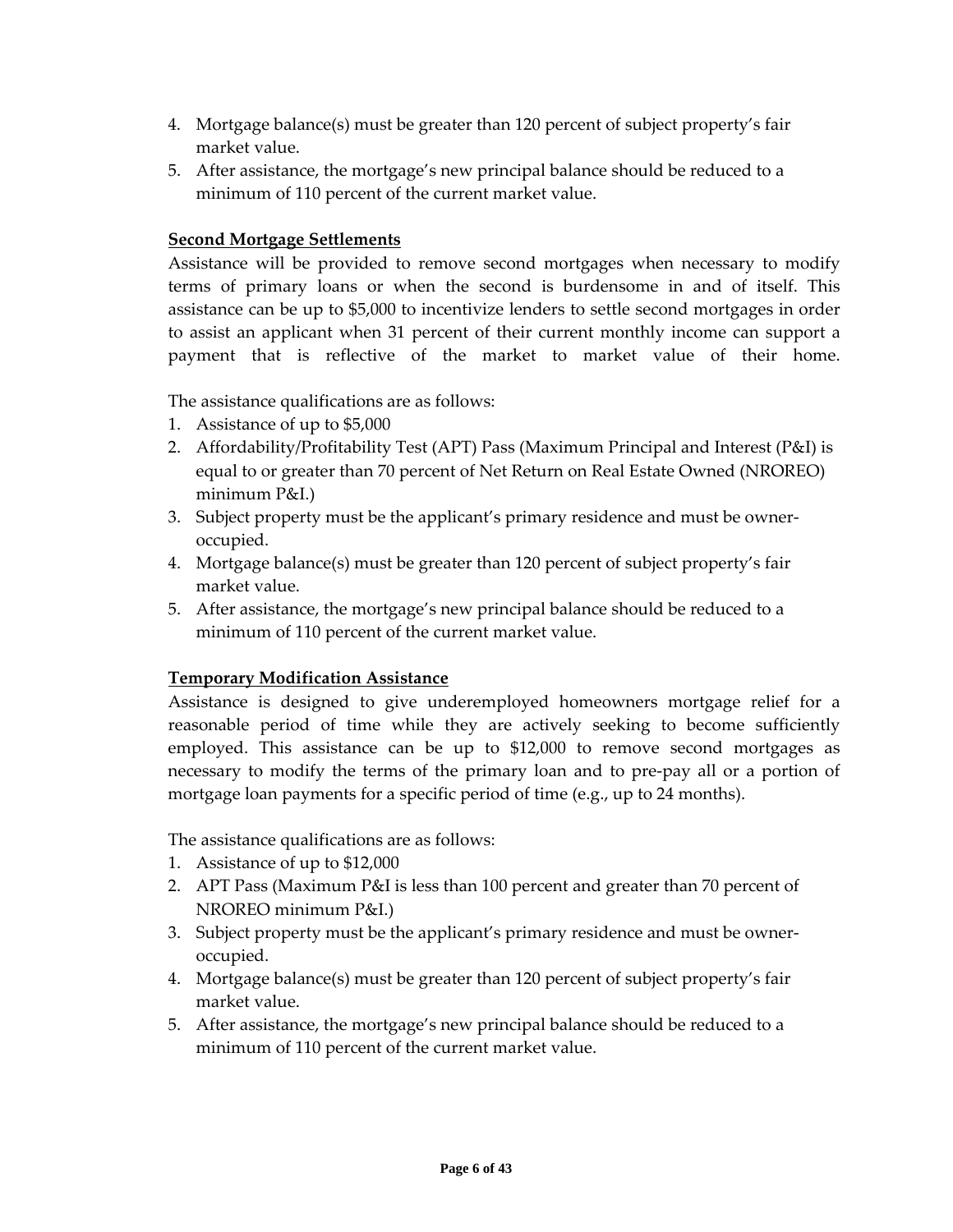Interested consumers will be encouraged to access the Program website at [www.savemyhomeaz.gov](http://www.savemyhomeaz.gov/) to begin the application process. Various tools will be available on the website to assist prospective consumers in determining if they are eligible for the program. Prior to accessing a program application, a filter will be applied that will notify potential participants whether or not they appear to be eligible for the program. Interested individuals who do not qualify will still be given a referral to a nonprofit counseling agency, but will not proceed to the application portion of the website. Those who appear to initially qualify will need to complete the online application and follow the application submission instructions. Program information will also be available through a toll-free hotline that can connect interested consumers with a participating Counseling agency. Individuals without access to the internet may work with the Counseling agencies to complete their applications on‐line.

The Program will be available statewide. Funding priority will be given to qualified applicants whose lender readily agrees to the program conditions. However, goals based on the incidence of foreclosures in geographic areas will also be adopted. ADOH will monitor the geographic distribution of loans under the program, and reserves the right to limit availability to certain areas if necessary in order to ensure that areas of highest foreclosure need are being served. The Program will operate until all HFA Hardest-Hit Funds available for the Program (including any loan repayments and additional awards received by the State) have been disbursed.

The goal of the Program is to achieve a 90 percent success rate on its loan modification requests. This will require a precise understanding of the lender's objectives and the applicant's abilities in addition to ADOH's ability to impact the desired outcome (which is a permanent modification). It is projected that 83 percent of the program funds will be used to facilitate permanent loan modifications which may include second mortgage settlements. It is further projected that 7 percent of the program funds will be used to facilitate stand alone second mortgage settlements. The remaining 11 percent will be utilized to provide mortgage payment relief assistance which may include second mortgage settlements.

The major measure of success for the program will be determined largely by the level of lender cooperation and participation with the program. Primarily this will be evaluated by the lenders acceptance of modification/settlement requests. Secondarily, this will be evaluated and appropriately altered according to the lenders reasoning for the rejection of modification/settlement requests.

The minor measure of success for the program is to ensure applicants seeking assistance receive a comprehensive explanation with supporting documentation when they fail to qualify for assistance.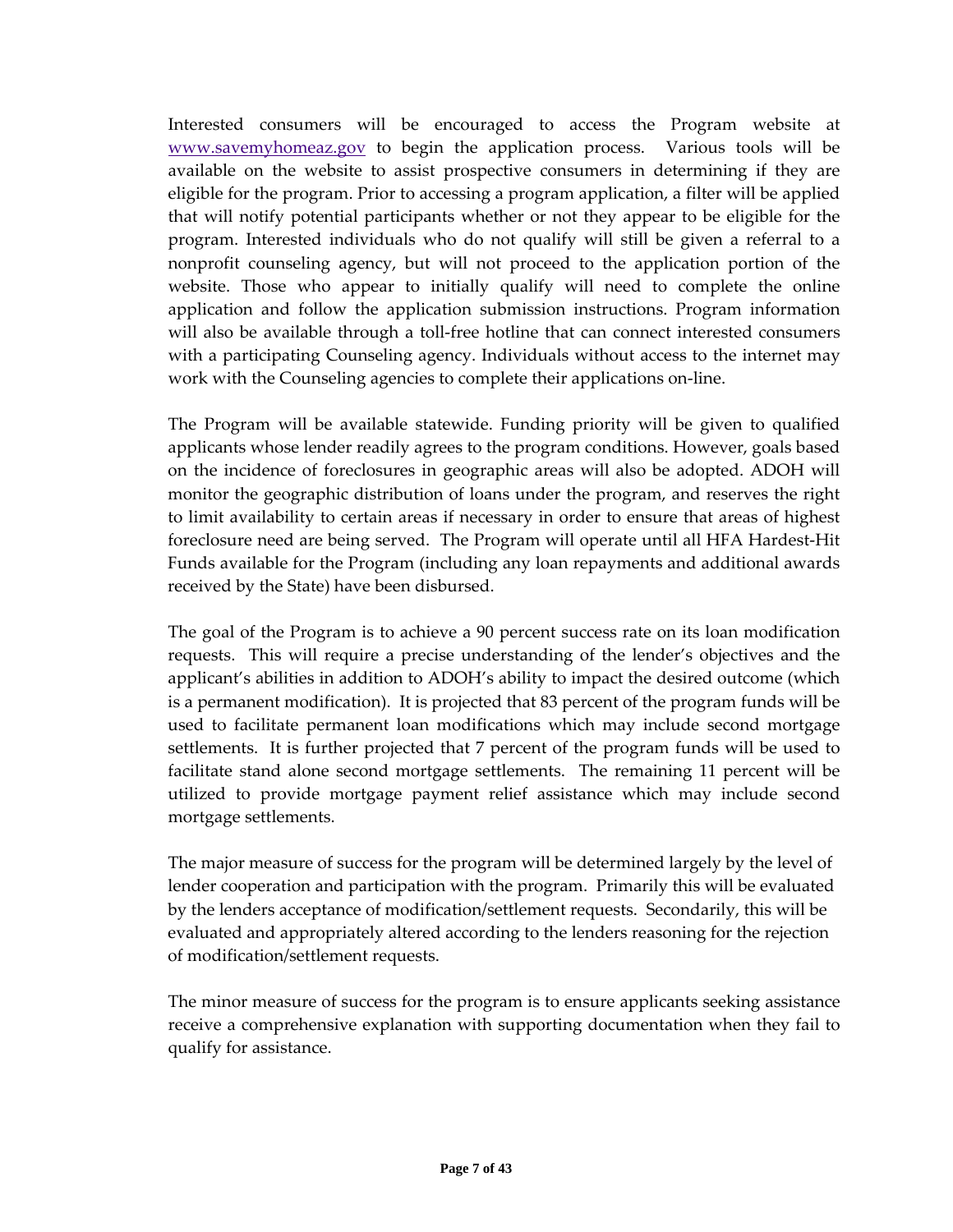# **Compliance and Monitoring**

Progress for the program will be monitored frequently through various methods as outlined below.

### **Foreclosure Counseling Agency Reporting**

In addition to its transmittals for individual applicants and assistance, the foreclosure counseling agency shall submit monthly reports to ADOH updating program activity, using the Save My Home AZ Program report. ADOH may request additional information from the foreclosure counseling agencies as needed to meet its monitoring or reporting obligations to the federal and state governments.

### **Foreclosure Counseling Agency Record Maintenance**

The foreclosure counseling agency shall establish assistance documentation files for each applicant originated through the foreclosure counseling agency and retain those files for the term of the program assistance loan plus three years (e.g., 13 years if the term of the loan was 10 years).

# **Federal Reporting**

ADOH will be the responsible party for any federal reporting requirements. A detailed database of borrowers receiving assistance will be developed and updated monthly progress reports and beneficiary packages delivered to ADOH by the foreclosure counseling agencies. The database will enable ADOH to provide all required data for federal reporting through whatever method Treasury determines.

# **ADOH Loan Servicing**

ADOH will service the Program loans. Any monies recaptured through loan proceeds will be placed in an account maintained by the Corporation.

ADOH currently expects to service loans as follow:

*Sale of the Property.* If the property is sold during first five years of the term of the loan, the full amount of the loan is repayable to the extent that equity exists to repay the loan. If the property is sold during years 6 through 10 of the term of the loan, the amount of required repayment is reduced at a rate of 20 percent per annum and the reduced amount becomes repayable to the extent that equity exists to repay the loan at the time of sale. ADOH will issue a demand upon request from the title company. The loan balance may be forgiven in its entirety or in part, if adequate equity does not exist from which to repay the loan through sales proceeds.

*Refinancing.* Assisted applicants may refinance only when the refinancing will result in a lower monthly housing payment for the assisted family. First mortgage refinancing that lowers the overall debt of the assisted family without lowering the monthly housing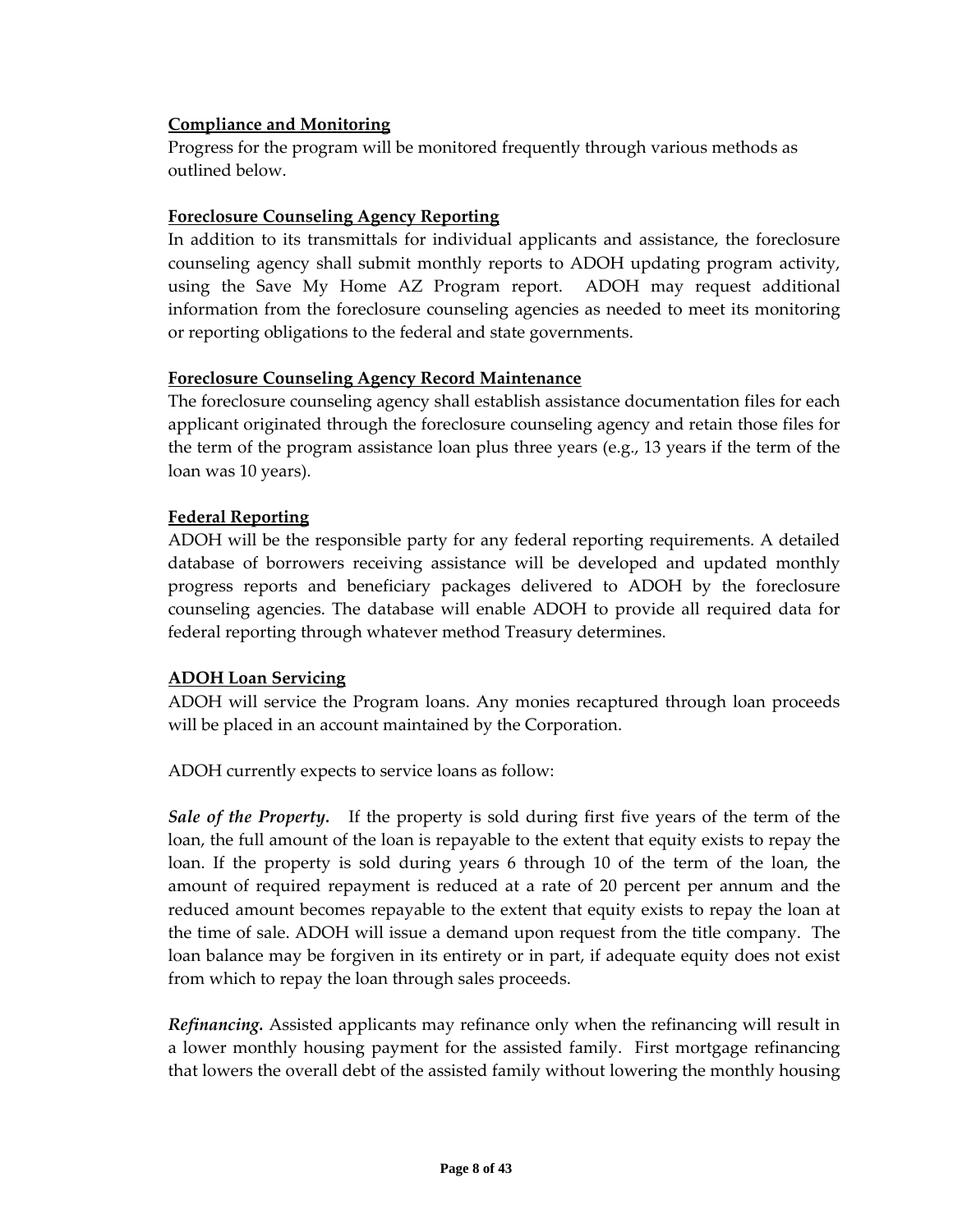payment will not be eligible. Refinancing which results in increased debt to the household will also not be allowed.

When first mortgages are refinanced, the Save My Home AZ documents must be recorded in second position to the refinanced first mortgage. All recording costs and related closing costs are the responsibility of the borrower.

For refinanced first mortgages, the Save My Home AZ Program may charge a document preparation fee of \$50.00 to cover associated administrative costs.

*End of Loan Term.* At the completion of the 10 year loan term ADOH will cancel the note and re‐convey its deed of trust on the property.

#### **Loan Monitoring**

ADOH will monitor ongoing ownership and occupancy of the properties. In the event that the applicant has sold or ceased to occupy the property as his or her primary residence, ADOH will require repayment of the program assistance loan.

#### **Federal and State Audits**

ADOH will be responsible for responding to monitoring and auditing requirements of the federal and state governments.

Lenders and foreclosure counseling agencies will be required to cooperate with requests from ADOH or federal or state agencies for information relating to the program and program assistance loans.

### **B. POPULATION SERVED AND ALLOCATION METHOD**

It is anticipated that Save My Home AZ will assist a minimum of 4,348 households in avoiding imminent foreclosures. Given the average of 2.77 individuals per Arizona household, over 12,000 individuals should be assisted. Based on the geographical makeup of our market place we suspect approximately 75 percent of these households will be in Maricopa County, which includes the Phoenix metropolitan area. It is estimated that of the remaining 25 percent of households to be assisted is estimated to be 9 percent will be in Pinal County and 8 percent will be in Pima County with the remaining 8 percent spread throughout other rural counties in the state.

| <b>Program Set-asides:</b><br><b>Maricopa County</b> | Percentage<br>75% | Permanent Mods<br>69,300,000.00 | <b>Second Mortgages</b><br>5.625,000 | Temp Mod<br>9,000,000.00 | S. | Totals<br>83,925,000.00 |
|------------------------------------------------------|-------------------|---------------------------------|--------------------------------------|--------------------------|----|-------------------------|
| <b>Pima County</b>                                   | 8%                | 7.392.000                       | 600,000                              | 960,000.00               |    | 8,952,000.00            |
| <b>Pinal County</b>                                  | 9%                | 8.316.000                       | 675,000                              | .080.000.00              | \$ | 10,071,000.00           |
| <b>Balance of state</b>                              | 8%                | 7.392.000                       | 600,000                              | 960,000                  |    | 8,952,000.00            |
| Totals                                               | 100%              | 92,400,000.00                   | 7,500,000.00                         | \$12,000,000.00          |    | \$111,900,000.00        |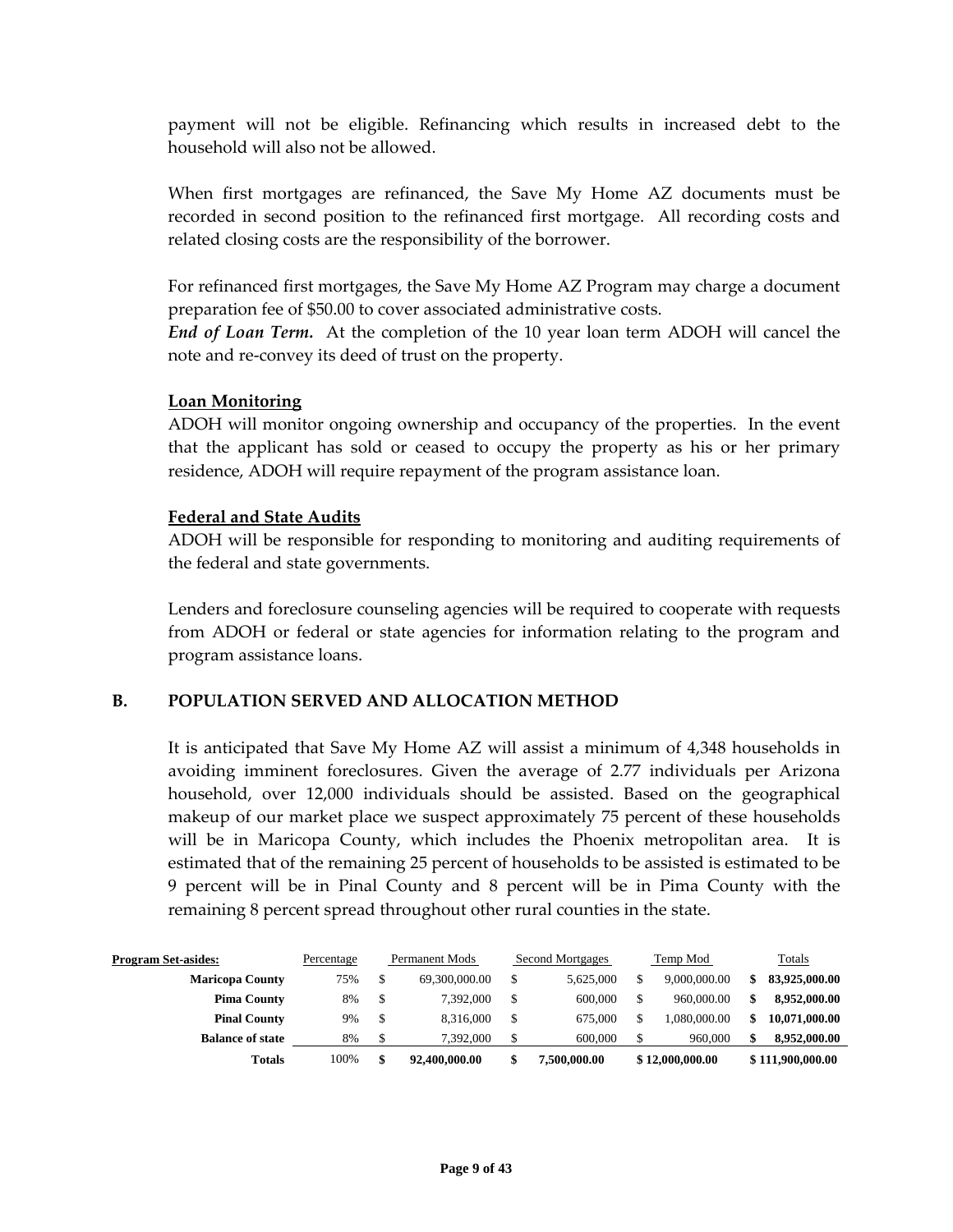Eligible households will be analyzed based on two primary factors which are affordability and profitability. Each household will be evaluated to determine an affordable and sustainable monthly mortgage payment according to its gross monthly income. This calculated monthly mortgage payment will be converted into a net present value (NPV) in dollars. The current fair market value of this particular home will be evaluated based on a mark to market methodology in order to determine its current NPV. This current NPV will be adjusted for foreclosure and disposition costs associated with the subject property in order to determine the NPV if this particular property became real estate owned (REO) in the event the lender decided to foreclose. The NPV of the household's monthly mortgage payment will then be compared to the NPV of the lender's REO in order to assess the feasibility of a loan modification, from the lender's point of view.

Additionally, as mentioned in the introduction, Arizona has adopted guiding principles which will dictate, in part, which segments of the homeowner population will be served through the Program. An overriding goal of the Program is to ensure that it assists homeowners who have demonstrated personal responsibility in their home purchase choices heretofore. It is the Program's intent to assist those who, through no fault of their own, are facing the potential loss of their home due to the current and unprecedented economic conditions.

- **Foreclosures must be imminent.** Resources would only be utilized for households who have exhausted all options in remaining current on their mortgage payments. For instance, households who continue to pay other debt such as credit card debt, while neglecting to pay their primary mortgage may not be eligible for assistance.
- **Modest primary residences.** Resources would only be utilized for primary residences that are owner‐occupied, and to assist households with incomes at or below 120 percent of the area median income. Additionally, households would have to demonstrate that their incomes had been reduced since the home was last financed.
- **Personal responsibility.** Resources would not be used to assist households who face foreclosure due to "self‐inflicted" wounds (e.g., refinancing to take out equity, mortgages based on undocumented income, risky loan programs, etc.)
- **Statewide availability.** Resources would be made available statewide. However, geographic set‐asides would be devised to assure distribution commensurate with the foreclosure rates.
- **Hardships.** Applicants must demonstrate an approvable hardship. Those include: reduced income due to underemployment, medical condition, divorce or death.

Our Program projections indicate it will require approximately three years to utilize all funds. This timeline takes into consideration the establishment of and marketing of the program as well as the screening of consumers and evaluation of the eligible applicants. Additionally, this timeline accounts for the lender/servicer cooperation and participation in reaching the desired results.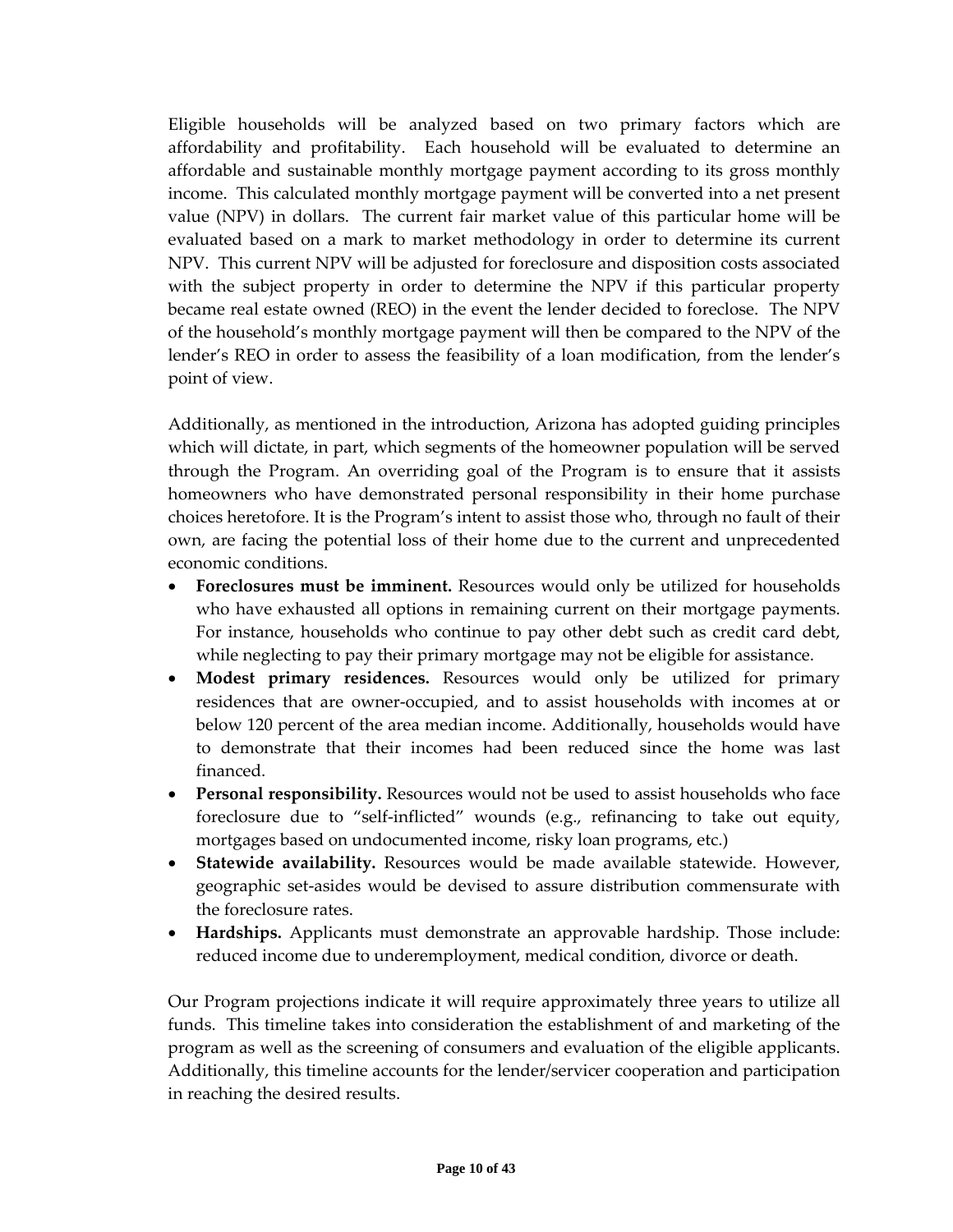While we are initially estimating that it will take up to three years to utilize all of the Program funding, these goals may be adjusted after the Program has been in existence for several months, if the actual monthly level of activity indicates something different from preliminary estimates.

|                         | <b>FY2011</b>      |    | <b>FY2012</b>      | <b>FY2013</b>      |                  |
|-------------------------|--------------------|----|--------------------|--------------------|------------------|
|                         | 7/1/2010-6/30/2011 |    | 7/1/2011-6/30/2012 | 7/1/2012-6/30/2013 | Total            |
| Program                 | 33.570.000.00      | \$ | 44,760,000.00      | 33,570,000.00      | \$111,900,000.00 |
| Annual Program Activity | 30%                |    | 40%                | 30%                | 100%             |

The major anticipated obstacle to the effective implementation and execution of this program is the lender/servicer cooperation. This cooperation is defined by the following three essential factors:

- 1. There must be a clear and consistent means by which our foreclosure counselors can deliver our modification requests to the lender/servicer for evaluation.
- 2. There must be timely and clear decisions communicated by the lender/servicer to our foreclosure counseling partners regarding our modification requests.
- 3. There must be effective delivery of modification documentation to the foreclosure counseling agency on the part of the lender/servicer once an agreement is reached.

Provided these three things can be accomplished on the part of the lender/servicer the success of the Program is exponentially increased. ADOH is already working diligently with the lender community, and will continue to do so over the next several months, in order to ensure that Arizona's program is workable within the policies and processes of the lenders.

In order to leverage the funds, ADOH expects the lender/servicer to match any principal reduction provided through the Program. It is expected that this match will be no less than one to one. For example, if ADOH provides \$30,000 in assistance for a principal reduction we expect the lender/servicer to provide an equal if not greater principal reduction in order to assist in the process of obtaining an affordable and sustainable monthly mortgage payment for the household. In some instances the lender/servicer will need to contribute a larger amount based upon the affordability/profitability assessment of the transaction and the Program's maximum assistance per household. For example, if a \$130,000 principal reduction was required in order to provide an affordable and sustainable monthly mortgage payment for the household and an assessment of the property's value justified the reduction, the program would provide assistance up to the \$50,000 maximum. The lender/servicer would be requested to provide the additional principal reduction of \$80,000 which would result in a 1 to 1.6 match.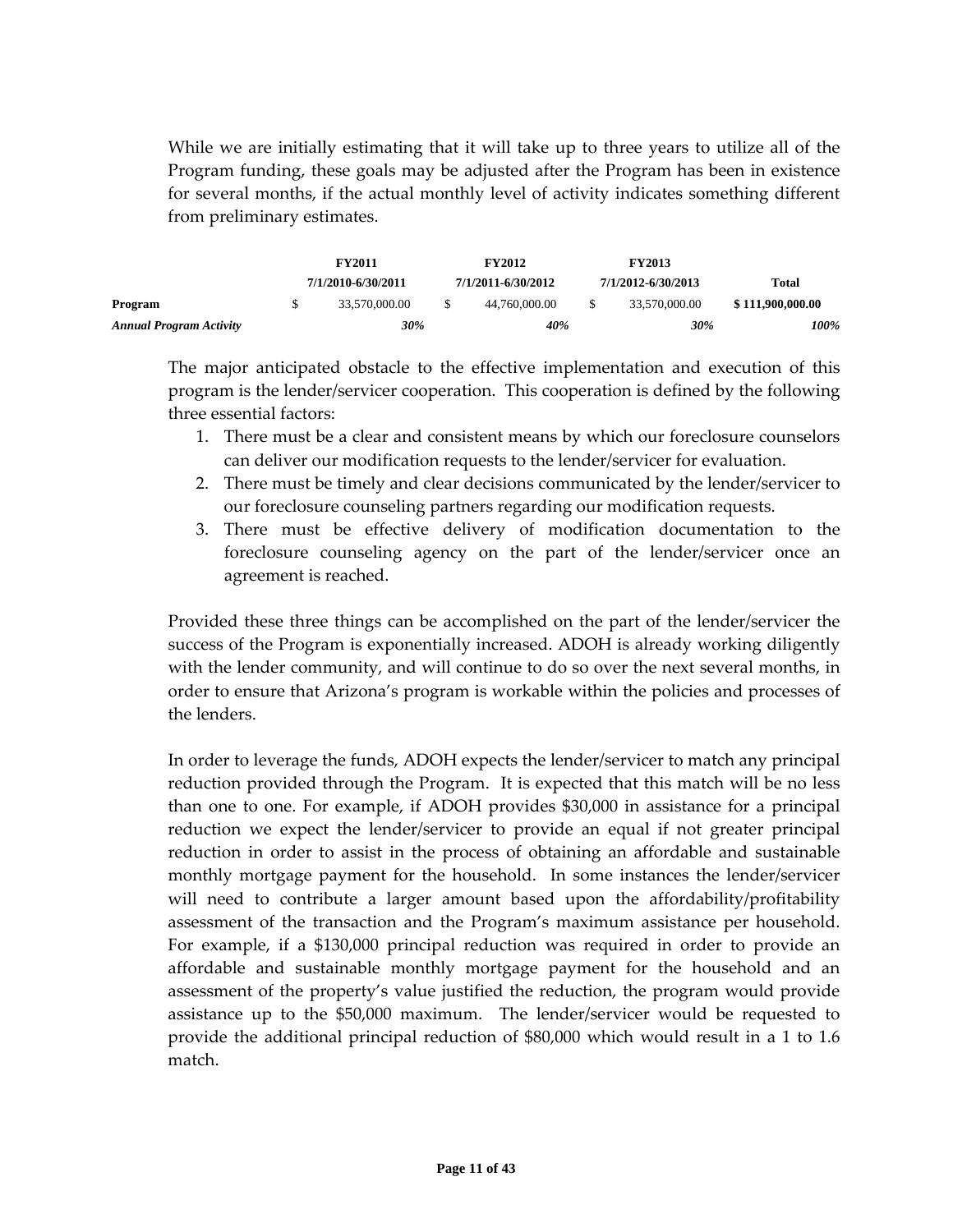The existence of the HOME Affordable Modification Program (HAMP) provides meaningful leverage in terms of establishing a consensus of what constitutes a quality loan modification. This takes into consideration the monthly mortgage payment, and the fact that it should not exceed 31 percent of the gross monthly income. It also takes into consideration principal reduction which plays a major role in aligning the mortgage payment with the consumer's ability to pay. HAMP calls for effective consideration of the lender/servicer options as well; this is accomplished through the use of an NPV model. Therefore, our program guidelines are consistent with HAMP underwriting guidelines with one major exception. This exception is the fact that our program emphasizes a loan modification based on a "mark to market" analysis. Meaning while we evaluate the consumers ability to pay in light of the investor's cash flow we do not go below "market" in terms of interest rate or property value when determining our modification assistance or request.

Our Neighborhood Stabilization Program (NSP) documentation preparation and delivery system will also be leveraged in order to produce the required documents to deliver the Save My Home AZ Program assistance. Additionally, this structure brings considerable efficiencies in terms of program monitoring information as well. We can and will track the lender/servicers that approve modifications. Home Mortgage Disclosure Act (HMDA) data will be captured and analyzed as a part of this process as well.

### **Pre‐Program Implementation Timeline**

| May | 1 2 3 4 5 6 7 8 9 10 11 12 13 14 15 16 17 18 19 20 21 22 23 24 25 26 27 28 29 30                    |  |  |  |  |  |  |  |  |
|-----|-----------------------------------------------------------------------------------------------------|--|--|--|--|--|--|--|--|
|     | ----- TREASURY REVIEWING PLAN -----                                                                 |  |  |  |  |  |  |  |  |
|     | Week of May 3:                                                                                      |  |  |  |  |  |  |  |  |
|     | Determine website vendor; execute contract with June 30, 2010 delivery date. Meet with vendor.<br>٠ |  |  |  |  |  |  |  |  |
|     | Draft Request for Qualifications (RFQ) Application for counseling partners.<br>٠                    |  |  |  |  |  |  |  |  |
|     | Receive incorporation approval from Arizona Corporation Commission.<br>٠                            |  |  |  |  |  |  |  |  |
|     | Continue:<br>$\bullet$                                                                              |  |  |  |  |  |  |  |  |
|     | Ongoing discussions with lenders.<br>$\circ$                                                        |  |  |  |  |  |  |  |  |
|     | Working on Program Handbooks and Standard Operating Procedures.<br>$\circ$                          |  |  |  |  |  |  |  |  |
|     |                                                                                                     |  |  |  |  |  |  |  |  |
|     | Week of May 10:                                                                                     |  |  |  |  |  |  |  |  |
|     | Issue RFQ for any additional counseling partners, beyond existing.<br>٠                             |  |  |  |  |  |  |  |  |
|     | Publish incorporation articles for the "eligible entity."<br>٠                                      |  |  |  |  |  |  |  |  |
|     | Conduct job interviews for 3 new positions.<br>٠                                                    |  |  |  |  |  |  |  |  |
|     | Select title company and execute agreement between title company and "eligible entity."<br>٠        |  |  |  |  |  |  |  |  |
|     | Continue:<br>$\bullet$                                                                              |  |  |  |  |  |  |  |  |
|     | Ongoing discussions with lenders.<br>$\circ$                                                        |  |  |  |  |  |  |  |  |
|     | Working on Program Handbooks and Standard Operating Procedures.<br>O                                |  |  |  |  |  |  |  |  |
|     | Working with website developer.<br>$\circ$                                                          |  |  |  |  |  |  |  |  |
|     | Week of May 17:                                                                                     |  |  |  |  |  |  |  |  |
|     | Hold first Board of Directors Meeting of "eligible entity."<br>٠                                    |  |  |  |  |  |  |  |  |
|     | Continue to conduct job interviews for 3 new positions; check references.<br>٠                      |  |  |  |  |  |  |  |  |
|     |                                                                                                     |  |  |  |  |  |  |  |  |
|     | Begin planning of marketing campaign.<br>٠                                                          |  |  |  |  |  |  |  |  |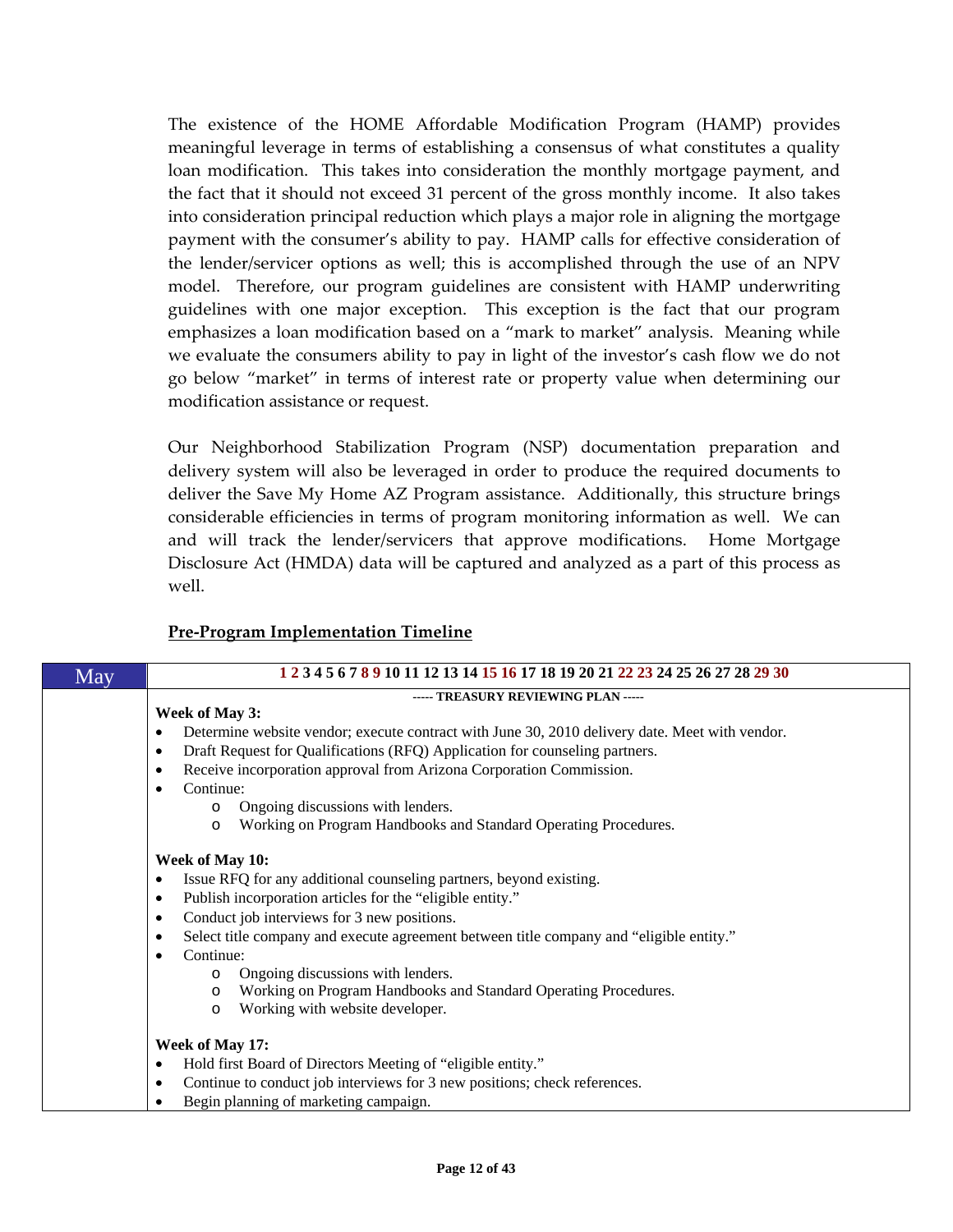|      | Continue:<br>٠                                                                                  |  |  |  |  |  |  |  |  |
|------|-------------------------------------------------------------------------------------------------|--|--|--|--|--|--|--|--|
|      | Issue draft MOU with lenders; continue ongoing discussions with lenders.<br>$\circ$             |  |  |  |  |  |  |  |  |
|      | Working on Program Handbooks and Standard Operating Procedures.<br>$\circ$                      |  |  |  |  |  |  |  |  |
|      | Working with website developer.<br>$\circ$                                                      |  |  |  |  |  |  |  |  |
|      |                                                                                                 |  |  |  |  |  |  |  |  |
|      |                                                                                                 |  |  |  |  |  |  |  |  |
|      | Week of May 24:                                                                                 |  |  |  |  |  |  |  |  |
|      | Conclude hiring for new positions.<br>٠                                                         |  |  |  |  |  |  |  |  |
|      | Continue:<br>$\bullet$                                                                          |  |  |  |  |  |  |  |  |
|      | Ongoing discussions with lenders.<br>$\circ$                                                    |  |  |  |  |  |  |  |  |
|      | Working on Program Handbooks and Standard Operating Procedures.                                 |  |  |  |  |  |  |  |  |
|      | O                                                                                               |  |  |  |  |  |  |  |  |
|      | Working with website developer.<br>$\circ$                                                      |  |  |  |  |  |  |  |  |
|      | Working on marketing campaign.<br>O                                                             |  |  |  |  |  |  |  |  |
|      |                                                                                                 |  |  |  |  |  |  |  |  |
| June | 31 1 2 3 4 5 6 7 8 9 10 11 12 13 14 15 16 17 18 19 20 21 22 23 24 25 26 27 28 29 30             |  |  |  |  |  |  |  |  |
|      | ----- ANTICIPATED APPROVAL BY TREASURY-----                                                     |  |  |  |  |  |  |  |  |
|      | Week of May 31 (Holiday):                                                                       |  |  |  |  |  |  |  |  |
|      | RFQ for counseling partners due June 4.<br>٠                                                    |  |  |  |  |  |  |  |  |
|      | Continue:                                                                                       |  |  |  |  |  |  |  |  |
|      |                                                                                                 |  |  |  |  |  |  |  |  |
|      | Follow up on MOU with lenders; ongoing discussions with lenders.<br>$\circ$                     |  |  |  |  |  |  |  |  |
|      | Working on Program Handbooks and Standard Operating Procedures.<br>O                            |  |  |  |  |  |  |  |  |
|      | Working with website developer.<br>O                                                            |  |  |  |  |  |  |  |  |
|      | Working on marketing campaign.<br>$\circ$                                                       |  |  |  |  |  |  |  |  |
|      |                                                                                                 |  |  |  |  |  |  |  |  |
|      | <b>Week of June 7:</b>                                                                          |  |  |  |  |  |  |  |  |
|      | Establish bank account for eligible entity.<br>٠                                                |  |  |  |  |  |  |  |  |
|      |                                                                                                 |  |  |  |  |  |  |  |  |
|      | ADOH to transfer advance to "eligible entity" for start up costs.<br>٠                          |  |  |  |  |  |  |  |  |
|      | Review RFQ for counseling partners and Title Company by in-house staff on June 10.<br>$\bullet$ |  |  |  |  |  |  |  |  |
|      | Notify any new counseling partners and selected Title Company on June 11.<br>٠                  |  |  |  |  |  |  |  |  |
|      | Continue:<br>$\bullet$                                                                          |  |  |  |  |  |  |  |  |
|      | Ongoing discussions with lenders.<br>$\circ$                                                    |  |  |  |  |  |  |  |  |
|      |                                                                                                 |  |  |  |  |  |  |  |  |
|      | Finalize Program Handbooks and Standard Operating Procedures.<br>$\circ$                        |  |  |  |  |  |  |  |  |
|      | Working with website developer.<br>$\circ$                                                      |  |  |  |  |  |  |  |  |
|      | Working on marketing campaign.<br>$\circ$                                                       |  |  |  |  |  |  |  |  |
|      |                                                                                                 |  |  |  |  |  |  |  |  |
|      | Week of June 14:                                                                                |  |  |  |  |  |  |  |  |
|      | New staff to start; orientation and training.<br>٠                                              |  |  |  |  |  |  |  |  |
|      | Finalize marketing campaign.                                                                    |  |  |  |  |  |  |  |  |
|      | Continue:                                                                                       |  |  |  |  |  |  |  |  |
|      | Ongoing discussions with lenders; finalize processes.<br>$\circ$                                |  |  |  |  |  |  |  |  |
|      | Working with website developer.<br>$\circ$                                                      |  |  |  |  |  |  |  |  |
|      |                                                                                                 |  |  |  |  |  |  |  |  |
|      | Week of June 21:                                                                                |  |  |  |  |  |  |  |  |
|      | Hold two-day counseling agency training.<br>$\bullet$                                           |  |  |  |  |  |  |  |  |
|      |                                                                                                 |  |  |  |  |  |  |  |  |
|      | Hold training with local lenders participating in program.<br>٠                                 |  |  |  |  |  |  |  |  |
|      | Continue training new staff.<br>٠                                                               |  |  |  |  |  |  |  |  |
|      | Continue follow up training with counseling agencies as needed.<br>٠                            |  |  |  |  |  |  |  |  |
|      | Release initial marketing.<br>٠                                                                 |  |  |  |  |  |  |  |  |
|      | Continue:                                                                                       |  |  |  |  |  |  |  |  |
|      |                                                                                                 |  |  |  |  |  |  |  |  |
|      | Ongoing discussions with lenders; finalize processes.<br>$\circ$                                |  |  |  |  |  |  |  |  |
|      | Working with website developer; testing system.<br>O                                            |  |  |  |  |  |  |  |  |
|      |                                                                                                 |  |  |  |  |  |  |  |  |
|      | Week of June 28:                                                                                |  |  |  |  |  |  |  |  |
|      | Continue training new staff.                                                                    |  |  |  |  |  |  |  |  |
|      | Continue follow up training with counseling agencies as needed.                                 |  |  |  |  |  |  |  |  |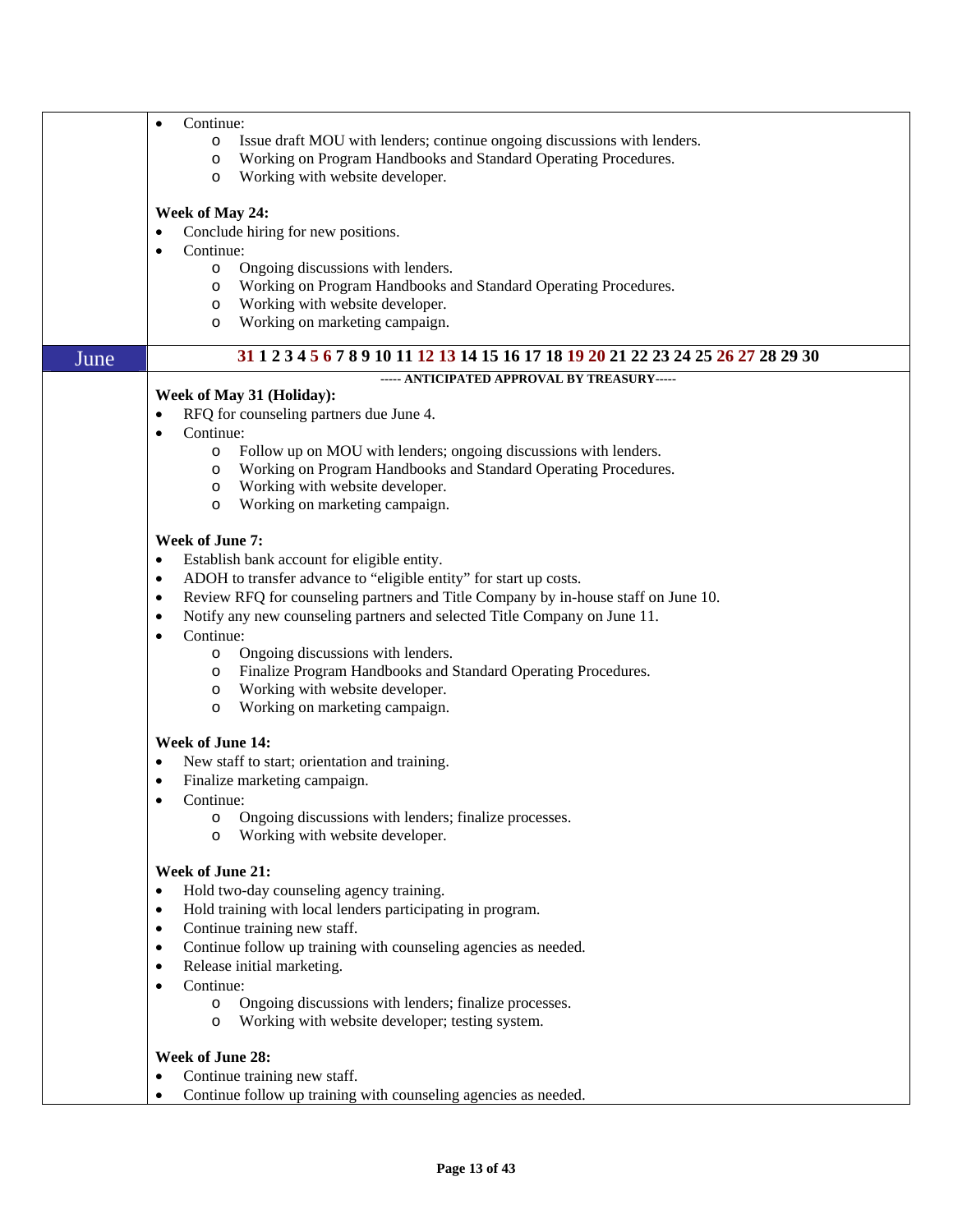| Continue:<br>$\bullet$<br>Ongoing discussions with lenders; finalize processes.<br>$\circ$                                                           |  |  |  |  |  |  |  |  |  |
|------------------------------------------------------------------------------------------------------------------------------------------------------|--|--|--|--|--|--|--|--|--|
| Working with website developer; testing system.<br>$\circ$                                                                                           |  |  |  |  |  |  |  |  |  |
| Follow up on initial marketing.<br>$\circ$                                                                                                           |  |  |  |  |  |  |  |  |  |
| <b>PROGRAM READY FOR TEST LAUNCH: JULY 5, 2010</b>                                                                                                   |  |  |  |  |  |  |  |  |  |
| Weeks of July 5 and 12:                                                                                                                              |  |  |  |  |  |  |  |  |  |
| Counseling partners will be required to test three cases each, by entering test cases into the electronic system and<br>tracking through the system. |  |  |  |  |  |  |  |  |  |
| Last minute adjustments to website, etc. and increased marketing efforts.<br>$\bullet$                                                               |  |  |  |  |  |  |  |  |  |
| <b>ACTUAL LAUNCH DATE AND FIRST DRAW DOWN: BETWEEN JULY 19 - AUGUST 2, 2010</b>                                                                      |  |  |  |  |  |  |  |  |  |
| Should website development, hiring, training of counseling partners and most importantly, agreements with lenders not                                |  |  |  |  |  |  |  |  |  |
| move as quickly as this schedule suggests, OR Treasury's approval of the proposal require delaying any of these steps,                               |  |  |  |  |  |  |  |  |  |
| we would suggest the alternative launch date of August 2.                                                                                            |  |  |  |  |  |  |  |  |  |

As noted above in the timeline, ADOH intends to conduct a "test launch" a couple of weeks prior to actual program implementation. This testing will occur through a controlled rollout with our existing housing counseling agencies through NFMC and the consumers they are currently working with. Each counseling partner will be required to test three cases, by entering test cases into the electronic system and tracking through the system.

# **C. DEMONSTRATION OF CAPACITY TO IMPLEMENT**

The Arizona Department of Housing (ADOH) has been in existence for nearly a decade, providing oversight for over \$1.7 billion in state and federal housing resources. ADOH, and its bond issuing arm, the Arizona Housing Finance Authority, have administered over \$161 million in single family mortgage and multi‐family development bonds.

In this current fiscal year the agency operates under a budget of over \$135 million, overseeing such resources as the State Housing Trust Fund, and federal programs such as the Community Development Block Grant (CDBG) Program, HOME Investment Partnership Program, Housing Opportunities for Persons with AIDS, Shelter Plus Care, Supportive Housing Program, the Low‐Income Housing Tax Credit Program, Section 8 Housing Choice Voucher Program, Section 8 Project-Based Contract Administration, and most recently a plethora of economic recovery programs, such as the CDBG‐R, Homeless Prevention and Rapid Re‐housing Program (HPRP), Tax Credit Assistance Program (TCAP), the Tax Credit Exchange Program, Neighborhood Stabilization Program (NSP) and the National Foreclosure Mortgage Counseling Program (NFMC).

In administering its federal allocations, the agency has a close working relationship with both the U.S. Department of Housing & Urban Development (HUD) and the U.S. Treasury/Internal Revenue Service (IRS).

Over the past year ADOH has effectively administered two major programs directly related to dealing with the foreclosure issue. The two programs referenced are the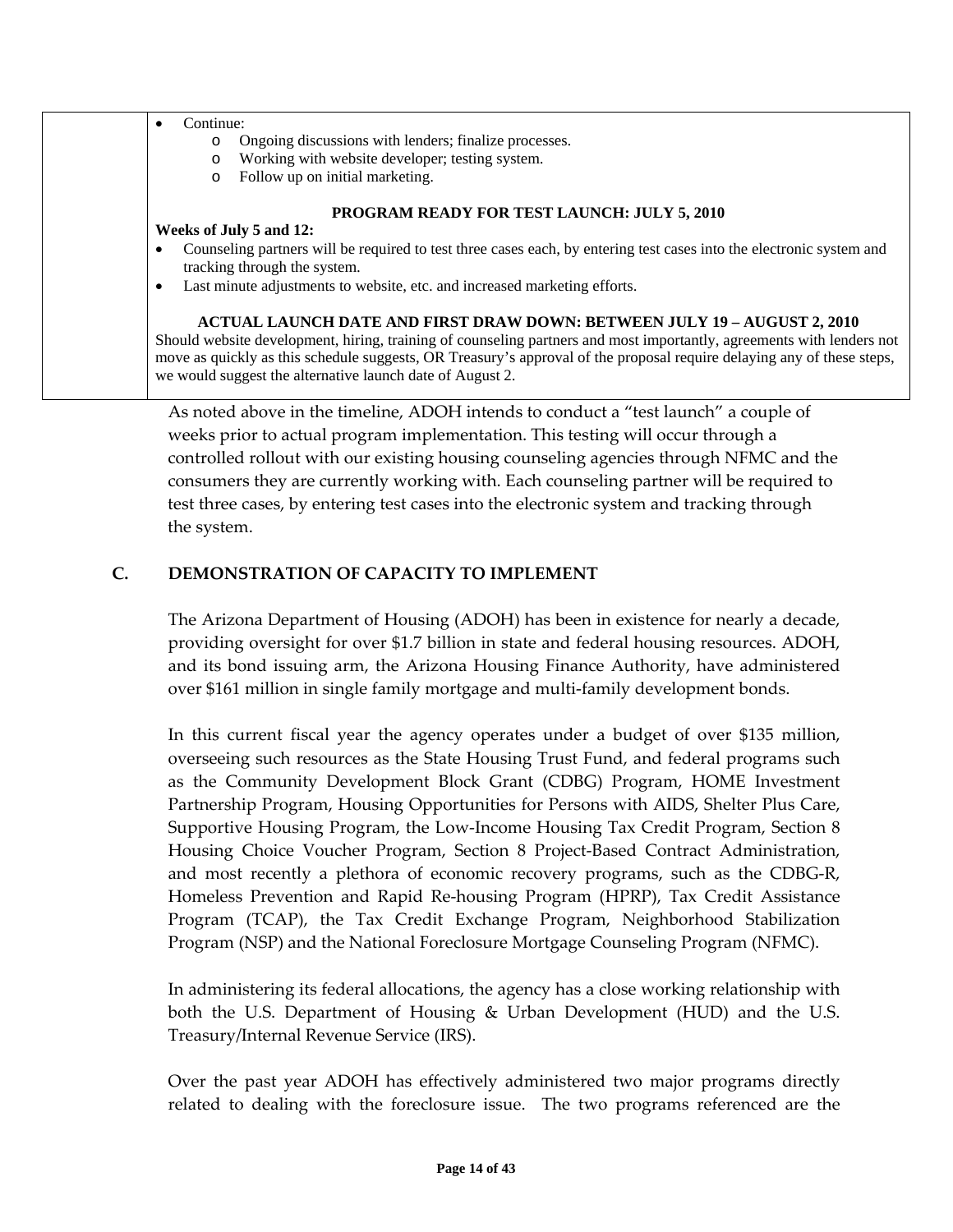Neighborhood Stabilization Program (NSP), funded through the HUD, and the National Foreclosure Mitigation Counseling (NFMC) program, funded through NeighborWorks®.

The NSP plan, which is designed to move homebuyers into vacant, foreclosed homes, was designed, developed and implemented by ADOH in as little as six months. Since being launched in May 2009 this program assisted more than 600 households in purchasing foreclosed properties as primary residences. This was accomplished through a newly established funding mechanism in accordance with the Housing Economic Recovery Act (HERA). The NSP program has exceeded expectations and more than accomplished its initial intended objectives.

In May of 2008 ADOH designed, developed, and implemented the NFMC program to assist homeowners facing foreclosure with counseling and help modifying their loans. This required the expansion of our then existing network of HUD approved counseling agencies as well as the establishment of a toll-free foreclosure hotline. To date this program has provided foreclosure mitigation counseling to nearly 8,000 households and answered basic foreclosure related questions for more than 34,000 households. This has entailed working with consumers and lenders/servicers alike to achieve mortgage modifications, short sales, deed‐in‐lieu of foreclosure, and most importantly transition with dignity to consumers.

Our Community Development & Revitalization (CD&R) division personnel have been instrumental in the efficacies of the previously mentioned programs as well as a long standing homeownership program. The addition of key personnel for the coordination of the NSP plan has brought significant understanding of the residential mortgage markets which have further enhanced the knowledge base of this division.

# **Key Staff Experience**

### **Community Development & Revitalization Administrator**

The CD&R Programs Administrator has 9 years of experience in the private sector mortgage industry in processing, underwriting and closing of mortgages as well as 10 years of experience with federally funded and state funded housing programs including down‐payment and closing cost assistance programs and a foreclosure purchase assistance program with ADOH. The CD&R Programs Administrator has supervised up to 11 staff persons who have oversight of federally funded or state funded programs and has been involved in program policy and implementation development for those programs and has a long standing working relationship with many of the foreclosure mitigation counseling agencies.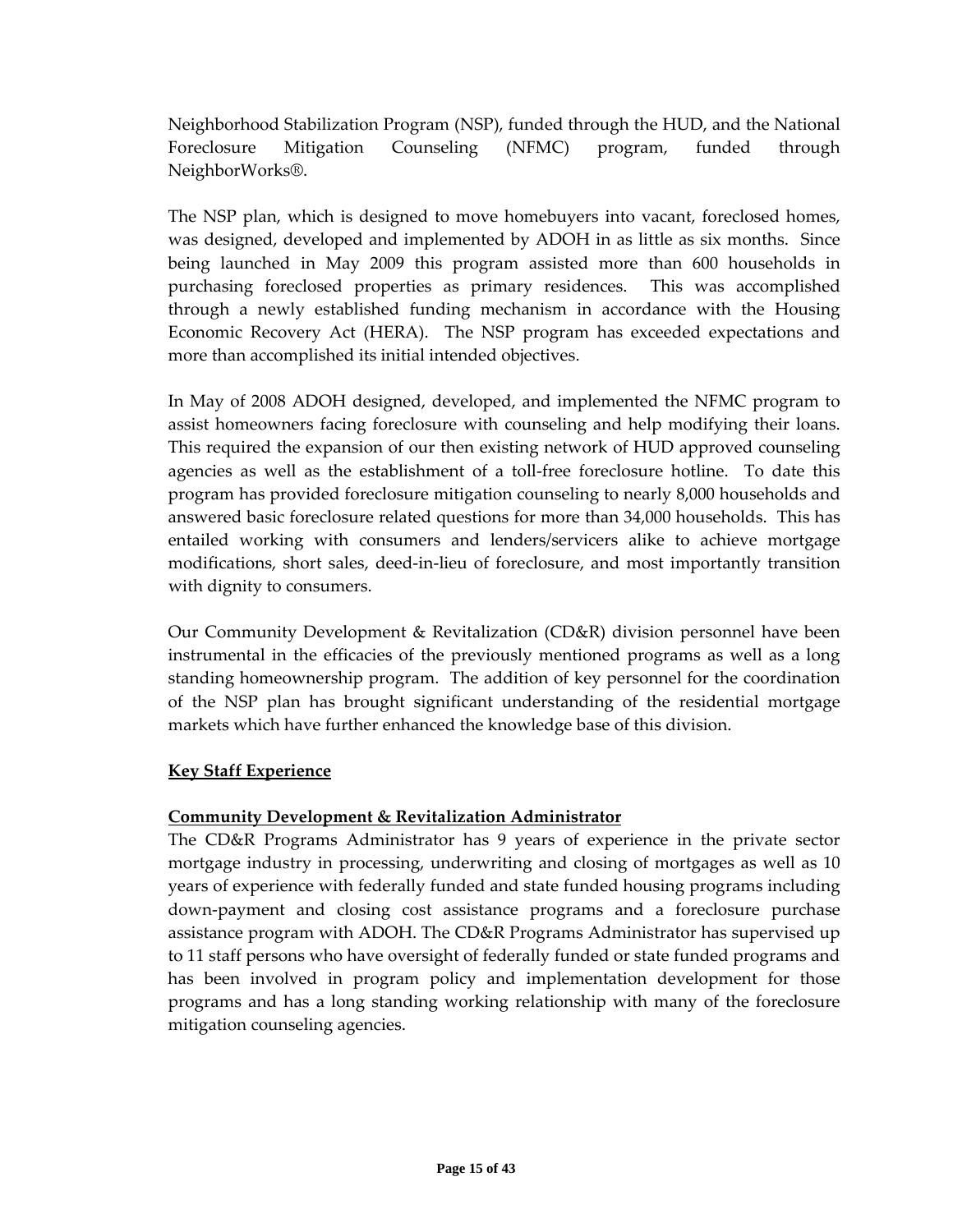# **Save Your My Home AZ Program Coordinator (SMHAZ)**

The SMHAZ Program Coordinator has over 20 years of mortgage lending knowledge and experience in the private sector. This industry experience is well balanced in management, retail, wholesale, sales, operation, servicing, underwriting of conforming and non‐conforming loans. The SMHAZ Program Coordinator has recently managed a wholesale mortgage operation with over 200 employees and \$250 million dollars a month in production. This management included the complete oversight of operations, originations and training. Most recently the SMHAZ Program Coordinator has helped to design, develop and implement the agency's Neighborhood Stabilization Program which has exceeded expectations. Additionally, the SMHAZ Program Coordinator contributes to the management oversight of the National Foreclosure Mitigation Counseling Program. The combined experience with these two programs has severed the Coordinator well as we have worked to design, develop and implement this program.

# **D. STAFFING AND BUSINESS PARTNERS**

The grant will be accepted by and flow through the Arizona Home Foreclosure Prevention Funding Corporation (the Corporation), a nonprofit corporation which was established solely for the purpose of accepting this Treasury award. The Corporation will be executing an Agreement with the Arizona Department of Housing (ADOH) to provide staffing to the effort. The Agreement will allow ADOH staff to facilitate and execute agreements on its behalf to meet any and all program‐related needs, including lender and partner agreements, and to procure whatever goods and services necessary to carry out all terms of the Agreement with Treasury for the delivery of the Program.

ADOH will rely upon the Save My Home AZ division to handle the day‐to‐day program delivery. The ADOH personnel primarily assigned to the delivery of this program will consist of the following:

- One Program Coordinator
- Two Underwriter/Transaction Managers
- Two and one/half Program Specialists
- One Administrative Assistant
- One Data Specialist

Additionally, the program's administration will also be supplemented by other supporting and operational staff including a portion of time devoted to the program by the Director, Assistant Deputy Director/Operations, Public Information Officer, Finance & Accounting Administrator, Accounting, Assistant Deputy Director/Programs, and the CD&R Program Administrator.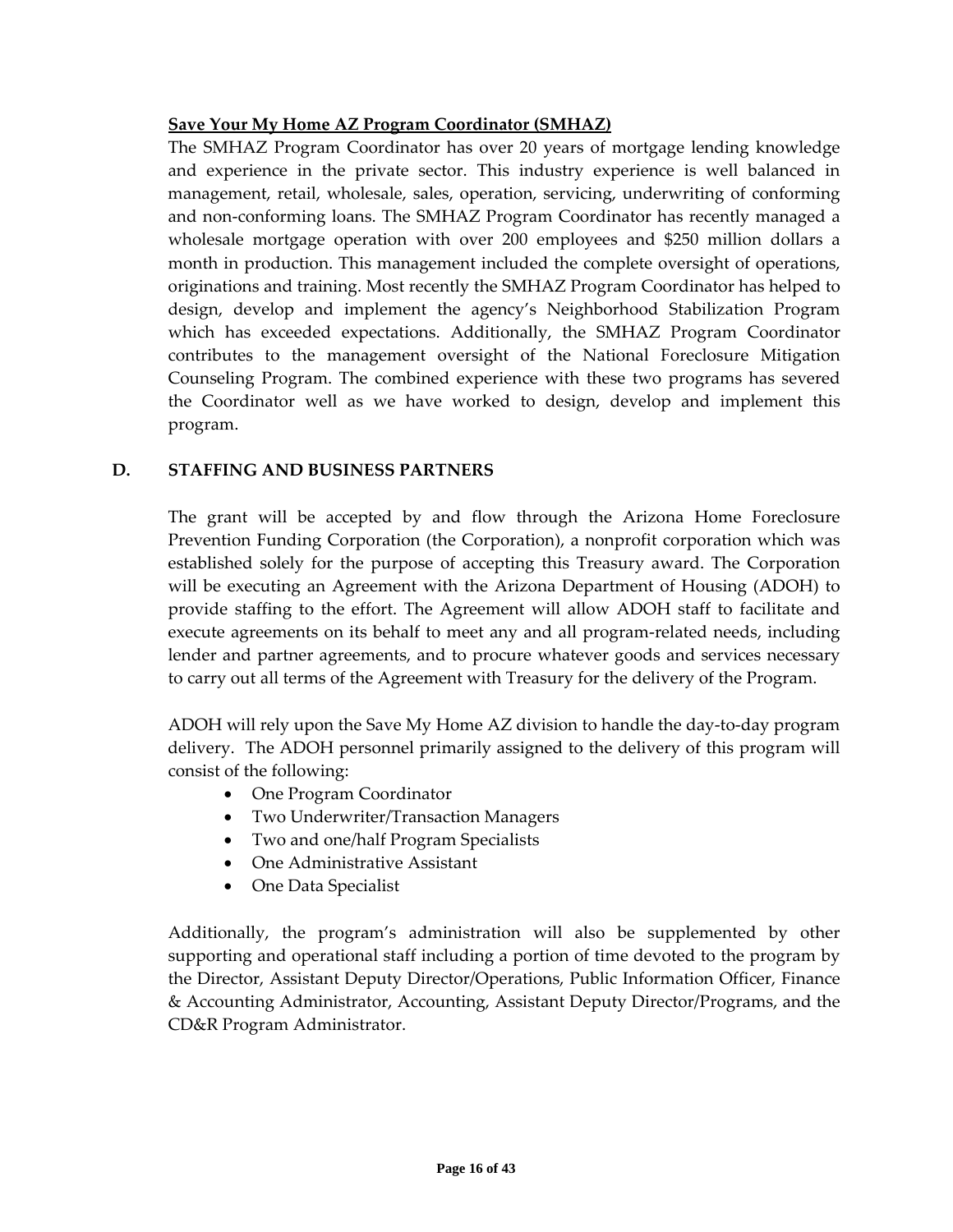

ADOH Program Team's organizational structure is illustrated below:

A description of associated job duties for each of these individual positions is outlined below, along with the anticipated percentage of the time it is anticipated each will spend on the Program.

### **Director (.15)**

The Director will provide direction and guidance at the highest levels for the administration of this Treasury program. The Director is providing direction and guidance on program design and will maintain an ongoing, active role in the oversight and promotion of the program. The Director is expected to continue in the role of main liaison between Treasury and the state of Arizona. Initially the Director will conduct weekly Team meetings, including all key management team members. As the program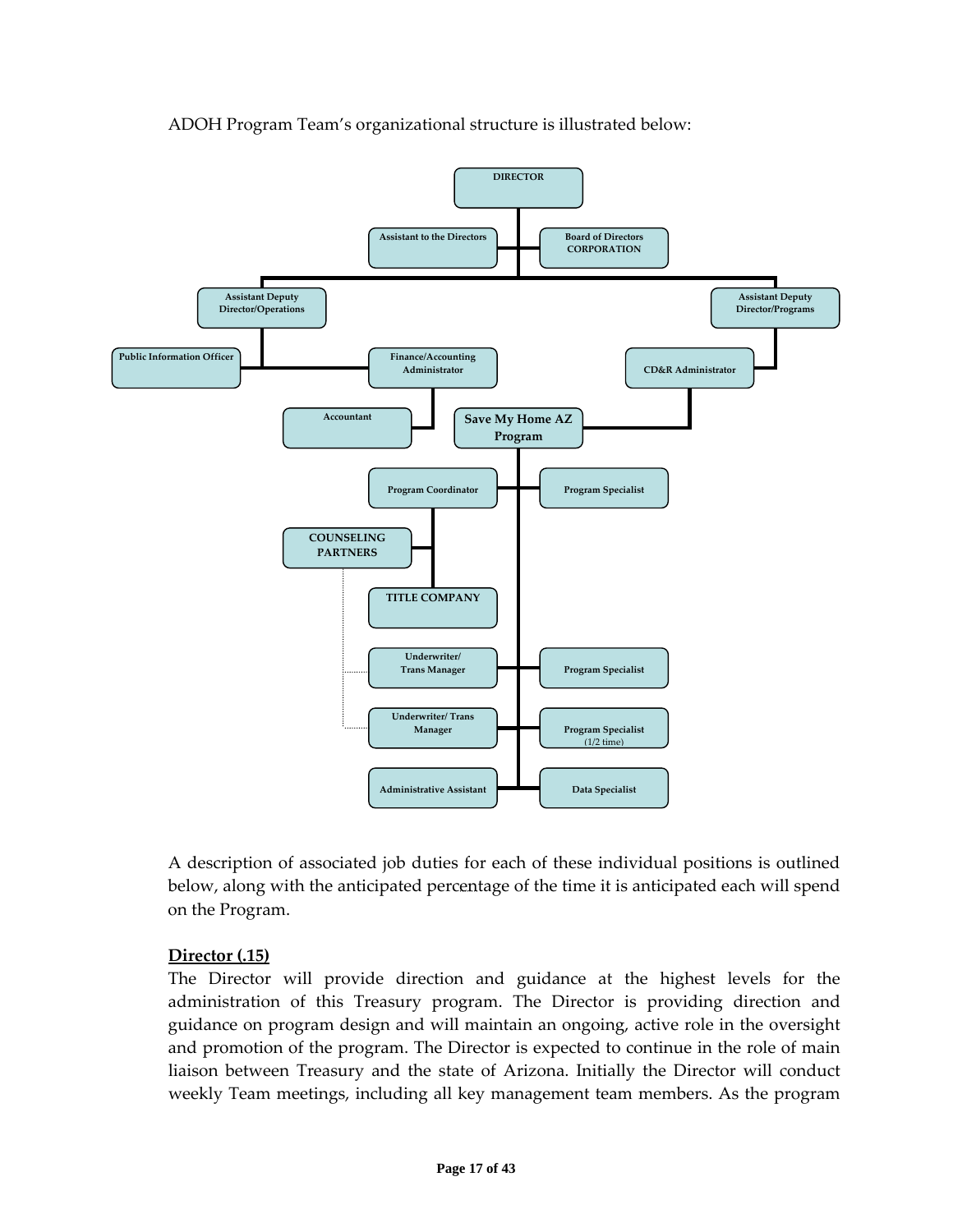progresses meetings may be rescheduled to bi‐weekly or monthly. The Assistant to the Directors provides administrative support to the Director and Assistant Deputy Directors, at no cost to the program.

### **Assistant Deputy Director/Operations (.15)**

The ADD/Operations will provide oversight of the following operational functions in support of the Program, including: legal review, public information dissemination, program marketing, budgeting, finance and accounting, procurement of goods and services, and information technology needs.

### **Public Information Officer (.15)**

The PIO will act as the agency spokesperson in the absence of the Director, handling the day‐to‐day inquiries from the press. The PIO will disseminate information to the media and play a key role in the marketing of the Program.

### **Finance & Accounting Administrator (.15)**

The Finance & Accounting Administrator will oversee all accounting functions connected with the Program, including, but not limited to: payment of all program obligations, accounting, monthly and annual financial reports, and audit.

#### **Accountant (.10)**

The Accountant assigned to the Program will handle the day‐to‐day accounting functions associated with the Program.

#### **Assistant Deputy Director/Programs (.15)**

The CD&R division reports to the ADD/Programs who is providing direction and guidance at the highest levels of program design and will maintain an ongoing, active role in the oversight of the Save My Home AZ. The ADD/Programs will serve as the highest level of authority for authorizing program waivers and major program management decisions.

### **Community Development & Revitalization Administrator (.15)**

All members of the Save My Home AZ Program will report directly to the CD&R Administrator. The Administrator will provide ongoing supervision to the daily management of the program. All program waivers and major program management decisions will be first reviewed and approved by the Administrator prior to a final determination by the ADD/Programs. The Administrator will coordinate with outside Program partners in the absence of the Coordinator. In the absence of the Coordinator, all offers of Program assistance to individual homeowners must be signed off on by the Administrator.

#### **Save My Home AZ Program Coordinator (1.00)**

The Program Coordinator will be responsible for the overall coordination of the Save My Home AZ Program and will manage the day‐to‐day work flow of the remaining members of the Save My Home AZ team. The Program Coordinator will hold the main responsibility for assuring that program partners are on track with goals and reporting and meeting all intents and purposes of the Program. The Coordinator will work closely with lender representatives on program design and implementation, as necessary. All offers of assistance to individual homeowners must be approved by the Coordinator.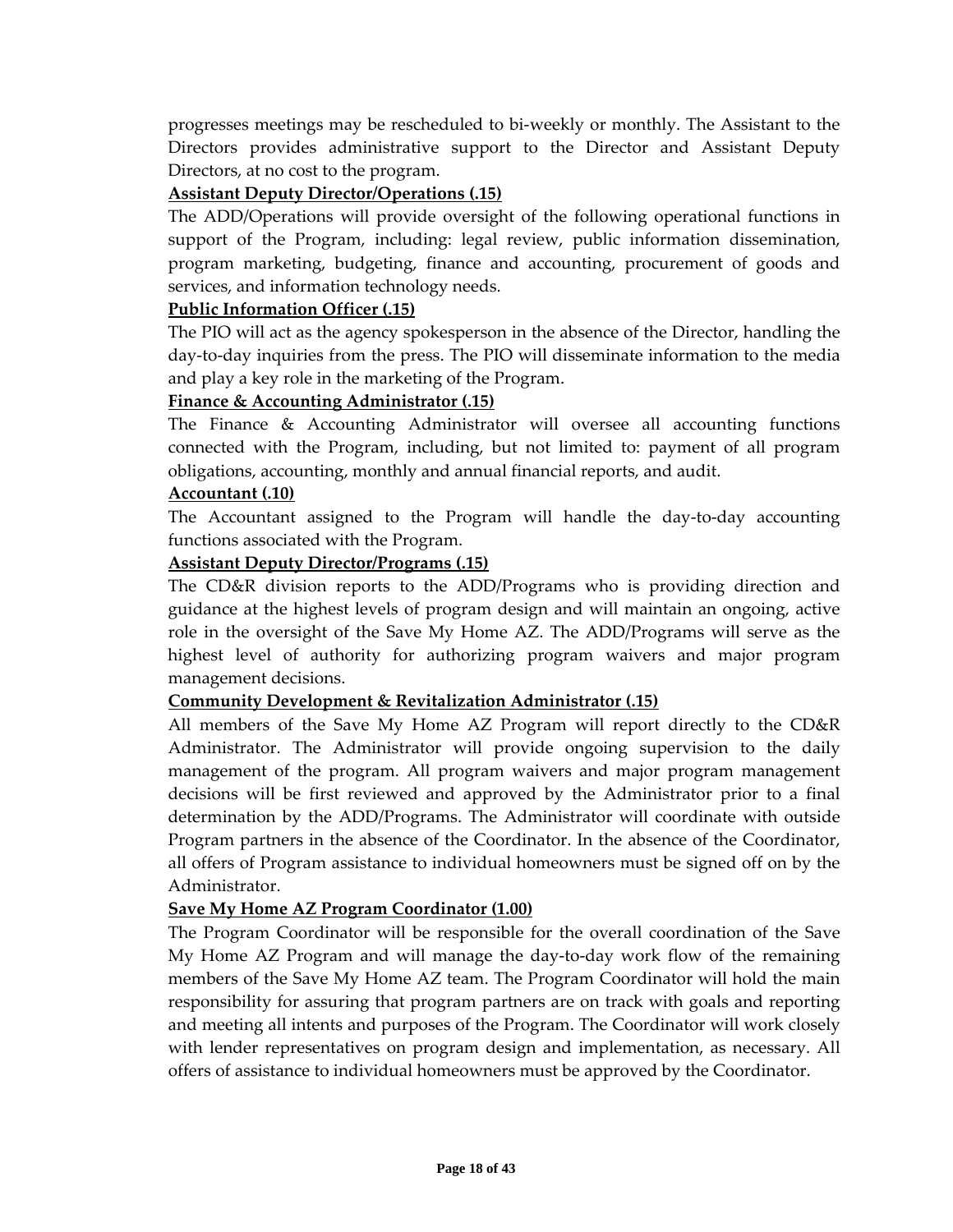# **Underwriters/Transaction Managers (2.00)**

The Underwriter/Transaction Managers will be responsible for reviewing individual application packets received from Counseling partner agencies or directly from lenders, conducting underwriting and due diligence tasks to assure that applicants are eligible for assistance and that assistance levels have been correctly calculated. These managers may work closely with lenders and counseling partners to work out waivers or handle problems that arise. The managers will make final recommendations on all offers of assistance to the Coordinator for final approval.

### **Program Specialists (2.50)**

The Program Specialists will hold the primary responsibility for handling all of the associated legal and lender‐related paperwork required for the final closing on each individual loan. They will work closely with title companies and escrow officers as necessary to complete each transaction. These positions will be responsible for the establishment and maintenance of all loan and assistance files.

#### **Data Specialist (1.00)**

The Data Specialist will handle all of the data entry and reporting requirements for the Program.

### **Administrative Assistant (1.00)**

The Administrative Assistant assigned to this Program will provide all clerical assistance needed by the Team and will be charged with maintaining a detailed tracking of all pending applications in the Program que.

### **Outside Partners**

### **Counseling Agencies**

ADOH will expand its existing network of contracted HUD approved counseling agencies to provide pre and post foreclosure prevention assistance counseling. Additionally these counselors will evaluate consumer's application for program qualifications and make appropriate recommendations for assistance to ADOH. The current base of counseling agencies and counselors with these agencies are as follows:

- 15 Agencies throughout the state
- 50 Foreclosure Counselors
- 10 Spanish Speaking Foreclosure Counselors

It is expected that we will add an additional five to seven agencies in the primary‐two Metropolitan Statistical Areas (MSA) of Maricopa and Pima County. This will provide an additional 15 to 20 foreclosure counselors. This level of foreclosure counselor support should enable us to provide timely responses and quality information to all program applicants.

Counseling agency partners will be compensated through several mechanisms, including:

• \$100 application evaluation fee;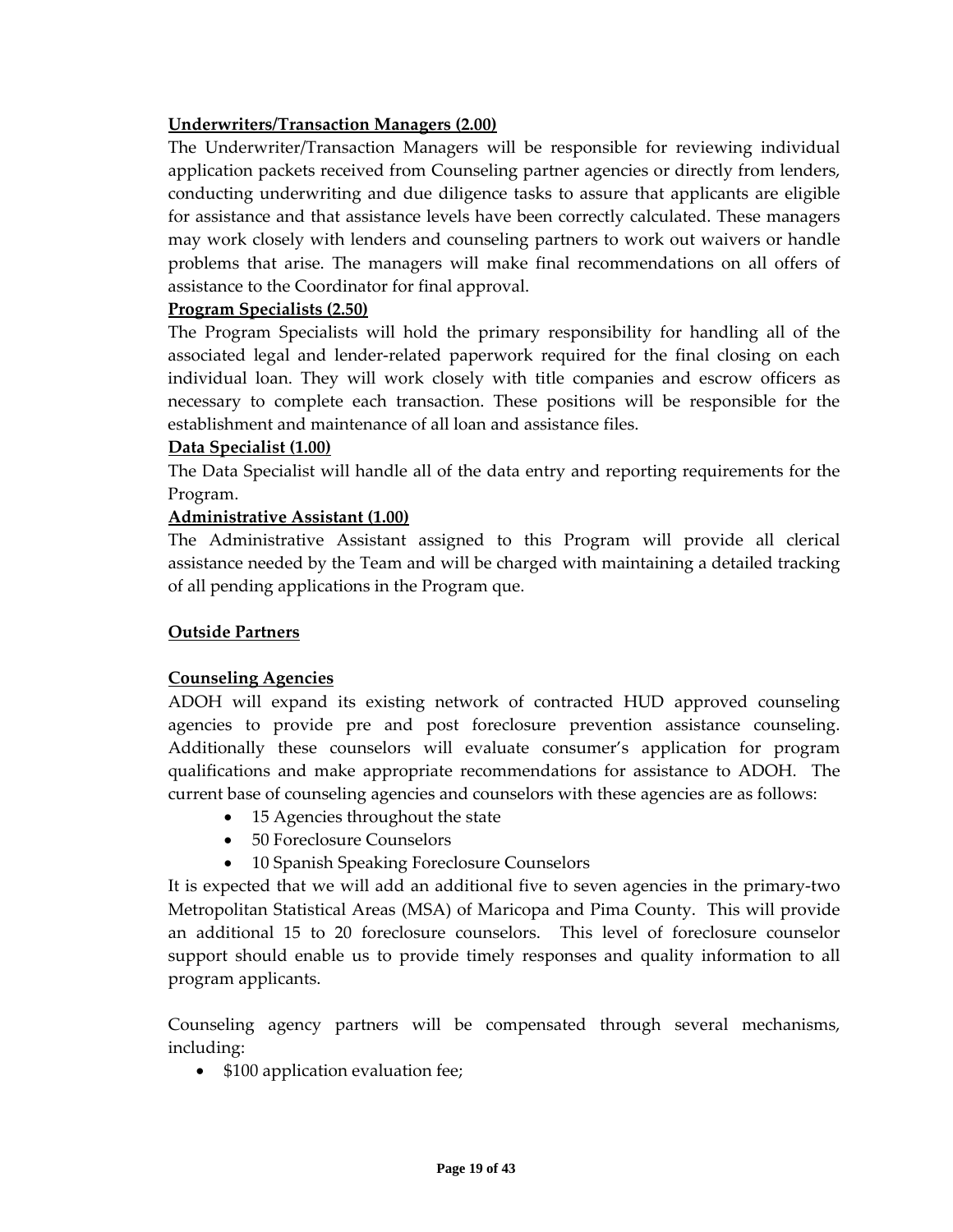- \$325 counseling fee on each home that closes a permanent or temporary modification; and
- \$6,250 monthly participation fee, which will give them the resources to dedicate no less than one FTE to this program on a full‐time basis.

### **Title Company**

It will be necessary to contract with a title company to provide the following services which will be required to deliver the Program assistance and complete the modification process:

- Preliminary Title Search
- Automated Valuation Models (AVM)
- Signing/Closing
- Title Insurance
- Escrow Services

As a result of the scope of this program it has been determined that in order to provide consistent quality service one service provider is the most effective way to accomplish this.

### **Toll‐free Hotline**

ADOH will utilize an existing partnership with a nonprofit community information and referral agency that provides a 24‐hour, toll‐free hotline that directly connects callers with our Counseling agency partners. The hotline will be compensated at \$5,000/month.

Please see the administrative expense section below for the detail compensation associated with this portion of the proposal.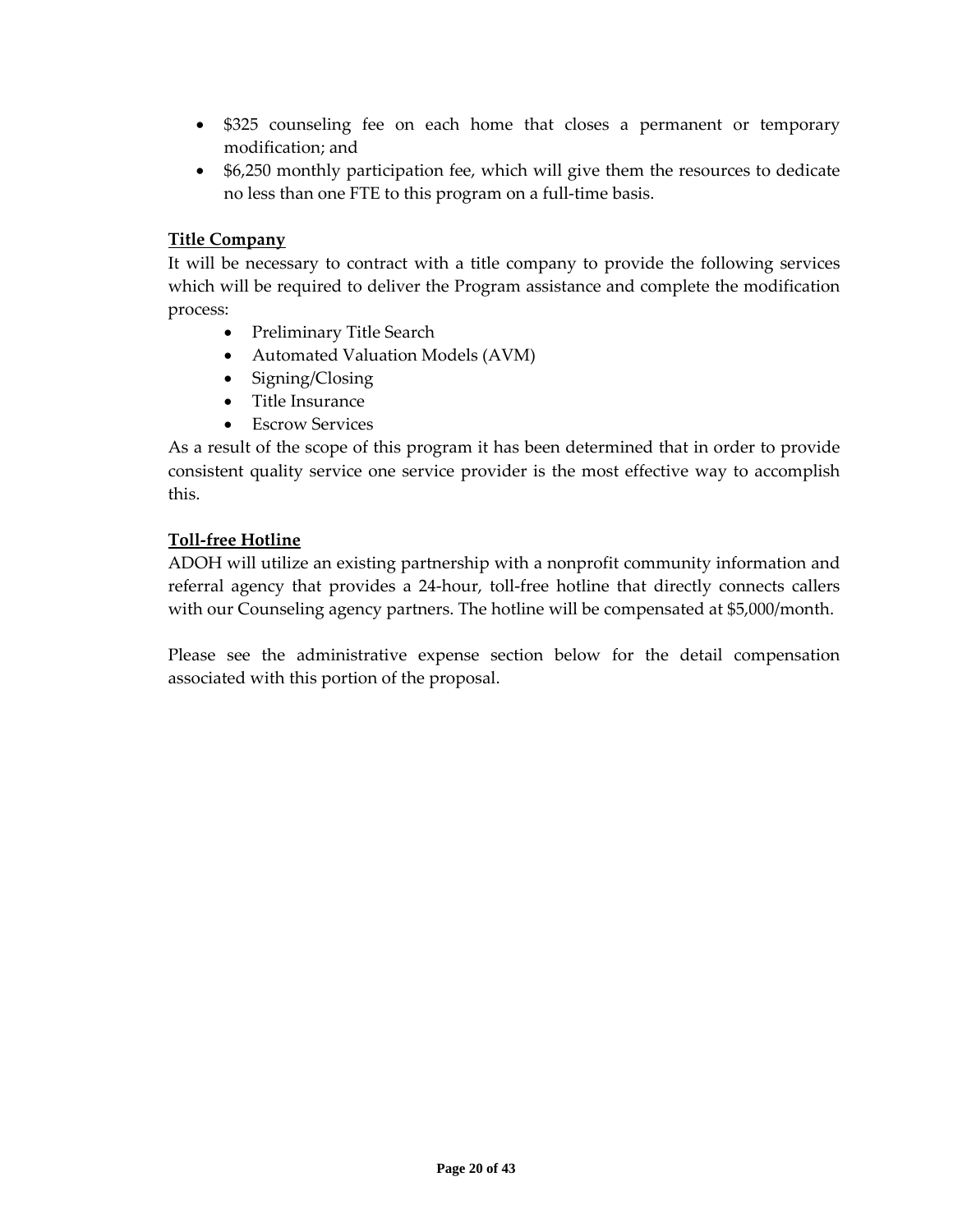### **Detailed Program Flow Chart**

Program Flow is illustrated below. The process for each component of assistance is identical and the distinction of the type of assistance to be delivered is made at the "Application Process" stage.

#### **System Overview**

The following diagram provides an overview of the basic functionality of the SaveMyHomeAZ website.

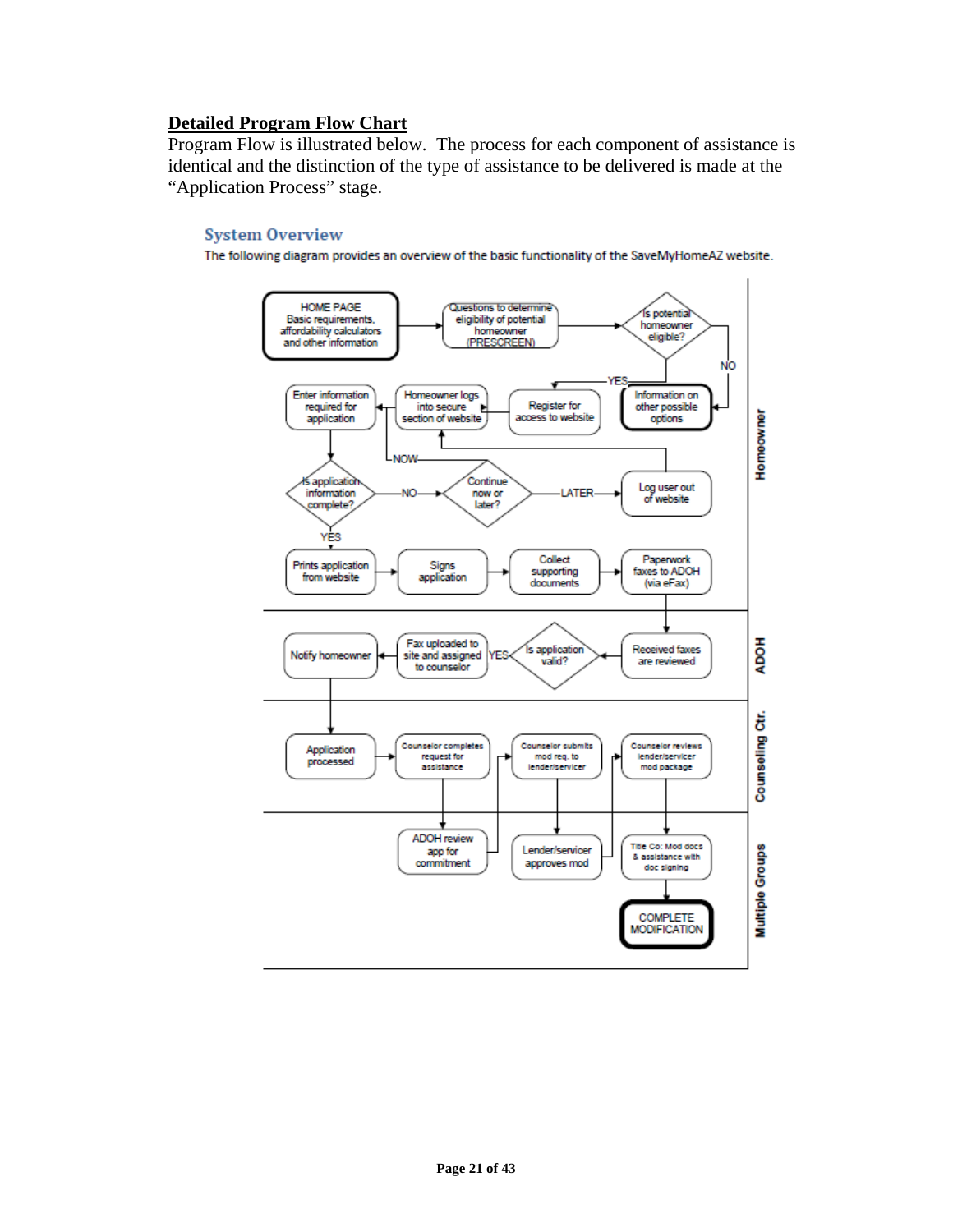### **E. ADMINISTRATIVE EXPENSES**

ADOH expects to expend approximately 11 percent of the \$125.1 million award on administrative or delivery‐related expenses of the Corporation, ADOH, and its delivery partners (e.g., Counseling agencies.) Of that 11 percent just under 5 percent will support costs of the Corporation or ADOH and just under 6 percent will be utilized to support the services provided by the Counseling Agency partners.

#### **Administrative breakdown between "Internal" and "External":**

| <b>Administrative Breakdown:</b>      |            | $%$ of grant |
|---------------------------------------|------------|--------------|
| <b>Internal - State or Corp</b>       | 5.836.900  |              |
| <b>External - Counseling Partners</b> | 7.363.100  |              |
|                                       | 13,200,000 |              |

In order to receive this grant, ADOH has established the Arizona Home Foreclosure Prevention Funding Corporation (the Corporation). We anticipate that the money will flow through the Corporation as illustrated below.



#### **Anticipated timeline for all expenditures:**

|                                | <b>FY2011</b> |                    | <b>FY2012</b>       | <b>FY2013</b>      |                  |
|--------------------------------|---------------|--------------------|---------------------|--------------------|------------------|
|                                |               | 7/1/2010-6/30/2011 | 7/1/2011-6/30/2012  | 7/1/2012-6/30/2013 | Total            |
| <b>Administration</b>          |               | 4.470.128.00       | \$<br>4.364.936.00  | 4.364.936.00       | 13,200,000.00    |
| Program                        |               | 33,570,000.00      | \$<br>44,760,000.00 | 33,570,000.00      | \$111,900,000.00 |
| <b>Total</b>                   | \$            | 38,040,128.00      | \$<br>49,124,936.00 | 37,934,936.00      | \$125,100,000.00 |
| <b>Annual Program Activity</b> |               | 30%                | 40%                 | 30%                | 100%             |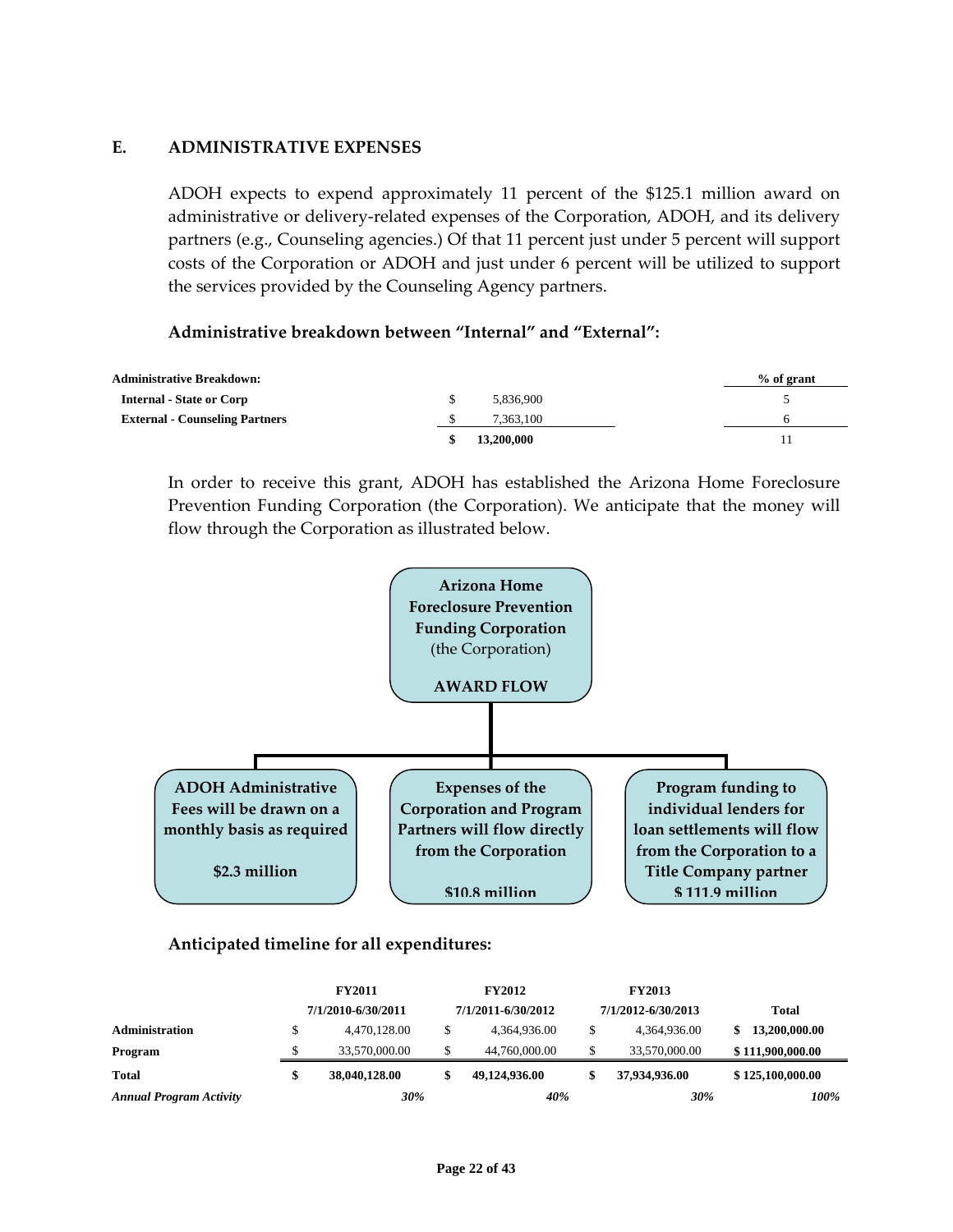#### **Draw Schedule**

We would anticipate that the first monthly draw would be just over \$3.6 million, or  $1/12<sup>th</sup>$  of the anticipated expenditures for year one. Additional draws would not be requested until the balance in the account established by the Corporation for the receipt of these funds was depleted to approximately \$1 million. At that time the next \$3.6 million draw would be made in anticipation of future closings and expenses.

### **Administration ‐ ADOH**

ADOH will seek to be reimbursed by the Corporation for expenses incurred by the agency in the delivery of the Program. The agency is not proposing the use of an indirect allocation plan. Below is the expected budget. The agency will only seek to be reimbursed as costs are incurred. Any unused budget will be rolled over to assist additional households.

|                                     | <b>ADOH Annual</b><br><b>Save My Home AZ</b><br><b>Budget</b> |
|-------------------------------------|---------------------------------------------------------------|
| <b>Salaries</b>                     | \$<br>472,108.48                                              |
| ERE                                 | \$<br>162,217.42                                              |
| <b>Outside Prof Services</b>        | \$<br>10,965.00                                               |
| In State Travel                     | \$<br>2,500.00                                                |
| Out of State Travel                 | \$<br>1,500.00                                                |
| Other:                              |                                                               |
| Space @\$697.91/monthx8.5 FTE       | \$<br>71,186.82                                               |
| Office Supplies \$500/yrx8.5FTE     | \$<br>4,250.00                                                |
| Postage and Delivery                | \$<br>2,800.00                                                |
| Risk Management \$400/yr*8.5 FTE    | \$<br>3,400.00                                                |
| Subscriptions, Books, Publications  | \$<br>2,000.00                                                |
| Printing                            | \$<br>2,000.00                                                |
| Telecommunications \$420/yr*8.5 FTE | \$<br>3,570.00                                                |
| <b>TOTAL</b>                        | \$<br>738,497.72                                              |
| <b>Expected Monthly</b>             | \$<br>61,541.48                                               |
| <b>Expected Annual</b>              | \$<br>738,497.72                                              |
| Three Year Total                    | \$<br>2,215,493.15                                            |

### **Administration – Corporation**

The following administrative or supporting costs would be paid directly by the Corporation.

|                       | # of Transactions | <b>Per Transaction</b> |        |               | $On\text{-}\text{going}/1x$ |               | Annual    | <b>FY2011-FY2013</b> |              |
|-----------------------|-------------------|------------------------|--------|---------------|-----------------------------|---------------|-----------|----------------------|--------------|
| Audit - Corporation   |                   |                        |        | \$            | $\sim$                      | \$            | 18,000.00 | S                    | 54,000.00    |
| Marketing - Years 2-3 |                   |                        |        | \$            | $\sim$                      | \$            | 10,000.00 | S                    | 30,000.00    |
| Closing Costs $(1)$   | 3.348             | \$                     | 736.00 | S             | 2,464,128.00                | -S            | ۰         | S                    | 2,464,128.00 |
| Decision Costs (2)    | 4.348             | \$                     | 10.00  | <sup>\$</sup> | 43,480.00                   | \$            | ۰         |                      | 43,480.00    |
| Wire transfer fees    | 4.348             | \$                     | 15.00  | <sup>\$</sup> | 65,220,00                   | \$            | ۰         | S                    | 65,220.00    |
| Toll Free Hotline     |                   |                        |        | \$            | $\overline{\phantom{a}}$    | <sup>\$</sup> | 60,000.00 | \$                   | 180,000.00   |
| Corporate Insurance   |                   |                        |        | \$            | $\sim$                      |               | 50,000.00 | \$                   | 150,000.00   |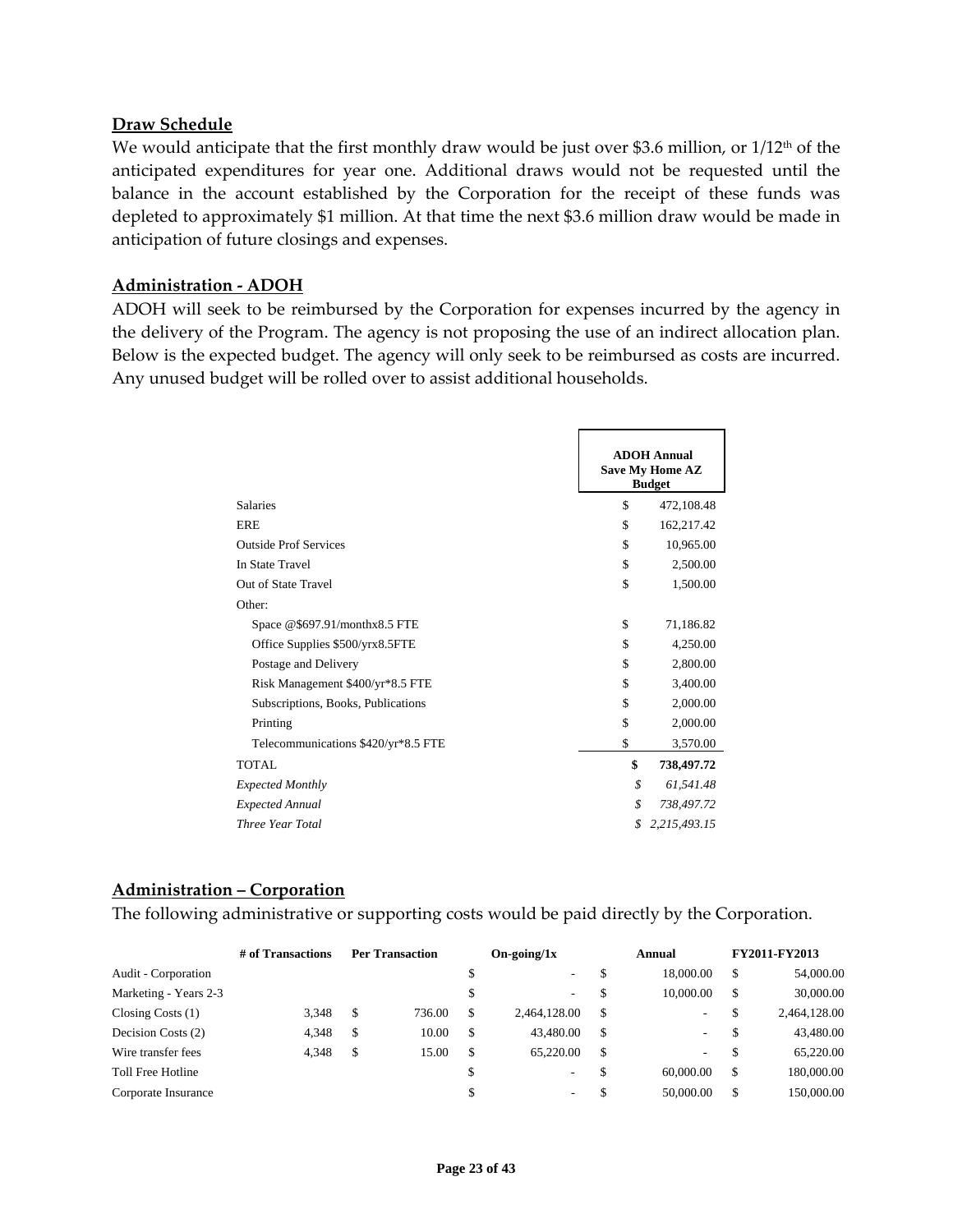| Miscellaneous | 29.386.85    |      | and the contract of the contract of |          | 29,386.85    |
|---------------|--------------|------|-------------------------------------|----------|--------------|
| <b>Total</b>  | 2,602,214.85 | - \$ | 138,000.00                          | $\sim$ S | 3,016,214.85 |

(1) Closing costs include: \$36 Recording fee; \$500 Title Insurance; \$200 Settlement Charge.

(2) Decision Costs are attributable to an Automated Valuation Model (AVM) on-line property appraisal system.

#### **Counseling Agency Partner Fees**

The following fees are being proposed to support the work being provided by the Counseling Agency partners to the process. All fees would be reimbursed to the Counseling agencies directly through the Corporation.

| <b>Counseling Partner Fees</b> | # of Transactions | <b>Per Transaction</b> | $On\text{-}\mathrm{going}/1x$ | Annual |              | <b>FY2011-FY2013</b> |  |
|--------------------------------|-------------------|------------------------|-------------------------------|--------|--------------|----------------------|--|
| <b>Evaluation Fee</b>          | 10.000            | 100.00                 | 1.000.000.00                  |        |              | 1,000,000.00         |  |
| Counseling                     | 4.348             | 325.00                 | 1.413.100.00                  |        | $\sim$       | 1,413,100.00         |  |
| Counseling Agency Staffing     |                   |                        | $\sim$                        |        | 1.650.000.00 | 4,950,000.00         |  |
| <b>TOTALS</b>                  |                   |                        | 2,413,100.00                  | S      | 1,650,000,00 | 7,363,100.00         |  |

Two of the proposed fees to the Counseling partners would be based on the number of transactions.

- For every application that is reviewed, the Counseling agency would receive a reimbursement of \$100.00 with applications anticipated at 10,000 over a three year period. Bear in mind that the Program application will be accessed, primarily, through a website that will contain filters. The Counseling agencies will only review applications that are completed, as the website will not allow the printing of incomplete applications. This screening will limit the number of applications to those who may appear to be initially eligible; the review will allow for further, human screening that only a counselor can do.
- For every closed transaction, the Counseling agency will receive a \$325.00 Counseling fee. This will incent the Counseling agencies to complete transactions.
- \$75,000.00 annual participation fee to each Counseling Agency partner, to be issued on a monthly basis. ADOH expects up to 22 partner agencies.

#### **One‐time Start Up Costs**

The Corporation and ADOH will seek to be reimbursed for the following costs related to launching the Program.

| 585,192.00 | \$ | <b>Total</b>                |
|------------|----|-----------------------------|
| 500,000.00 | S  | <b>Start Up Contingency</b> |
| 50,000.00  | \$ | Website development         |
| 25,000.00  | \$ | Marketing                   |
| 6,000.00   | \$ | Equipment                   |
| 4,192.00   | \$ | Legal                       |
|            |    |                             |

• For pre-award legal expenses.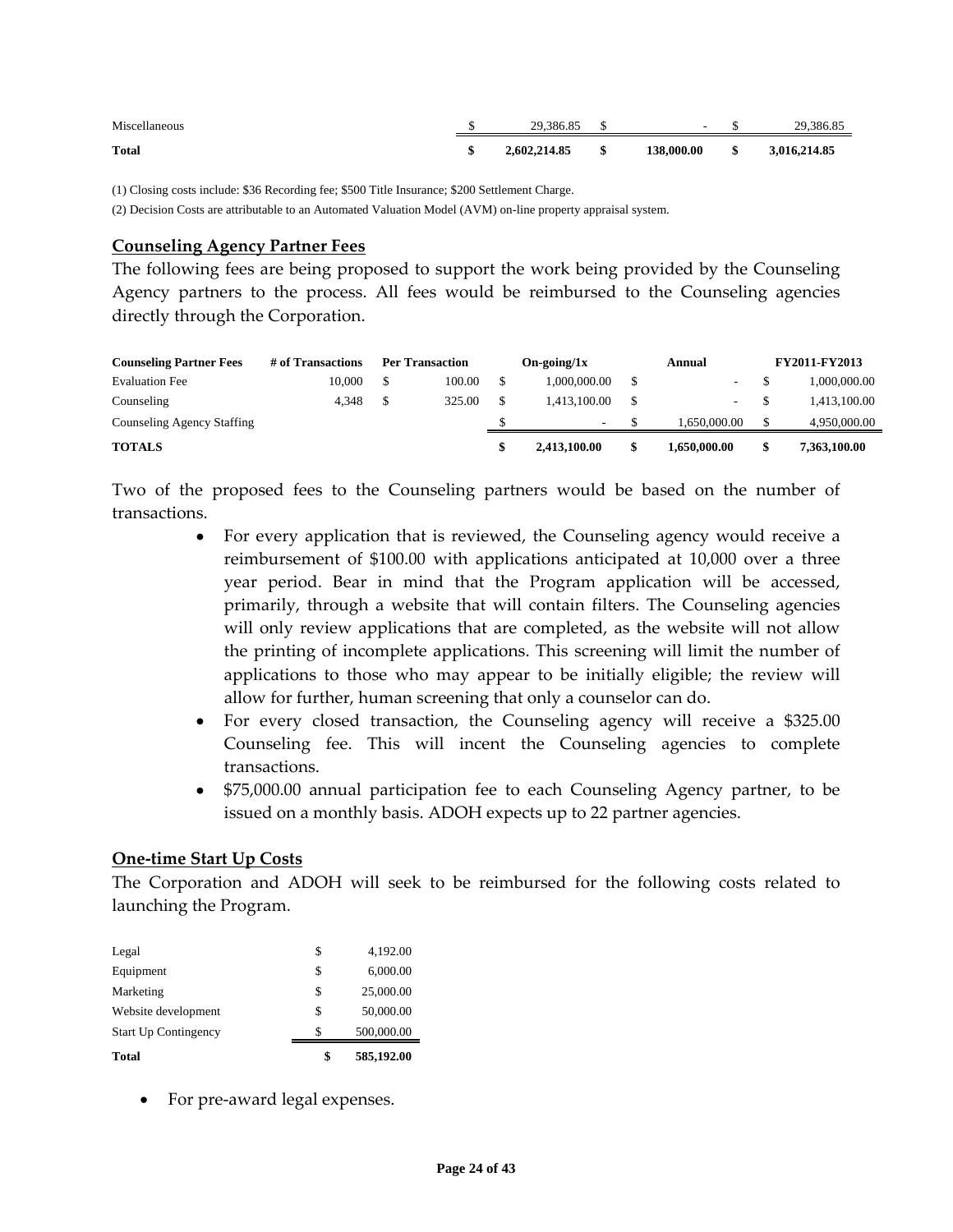- Computer equipment for three new hires.
- Initial marketing material costs that would not be an on-going expense.
- Web design consultants to design the Save My Home AZ website. ADOH has experience in designing a website for its Your Way Home AZ Program funded through the Neighborhood Stabilization Program, and would set up a similar, user‐friendly website available in both English and Spanish. The front end of the website would provide information on the program. The program application would be completed on‐ line. A pre‐filter will be in place to ensure that only those homeowners most likely to be eligible will be able to apply. Homeowners who are determined ineligible through the web filter will be referred to HUD Counseling agencies for counseling only, available through other resources. On the back end, the website will contain a storage mechanism for all applications, making the applications accessible by all those deemed necessary in the review process. The website will include required encryption to assure confidentiality of consumer information. The agency currently has a bids ranging from \$35,000 ‐ \$45,000 for this work, and has budgeted up to \$50,000 to ensure that costs such as web address registration, website hosting, and related costs are covered. One other alternative that is currently under review is a website that NeighborWorks has designed that is currently being marketed and used by counseling agencies nationwide, as well as by a number of lenders. This product appears significantly more expensive (\$300,000 range), but could hold some significant advantages in that it is already up and running and would take little time to adapt or customize for Arizona's use and has already been approved for use by some of the nation's major mortgage servicers. This last option would require usage of the "start up contingency" mentioned below.
- The Corporation has budgeted \$500,000 as a "start up contingency", for unanticipated administrative or start up costs. Any funds not utilized for such purposes within the first 12 months of the program would be returned to the Program budget, resulting in aid to approximately 10 additional households.

# **F. OVERVIEW OF RISK MANAGEMENT/FRAUD PREVENTION**

The initial assessment of applications will be completed by the foreclosure counseling agencies. This is the first step in preventing fraud and insuring proper management of risk in terms of delivering the Program assistance. As a part of their process they will evaluate and verify consumer's eligibility in accordance with the program guidelines. This will include assessing the applicant's need and verifying the eligibility of the circumstances creating the need. A major condition of qualifying for the Program assistance is an eligible hardship which has been determined not to be self inflicted. The second major condition of qualifying for the Program assistance is the applicant's ability to sufficiently financially contribute to the objective of obtaining a permanent mortgage modification. The foreclosure counselor is charged with properly assessing the applicant's ability to fulfill this portion of the Program guidelines.

ADOH will confirm the foreclosure counseling agent's assessment of the applicant's qualifications and recommendation for assistance prior to issuing a commitment for assistance.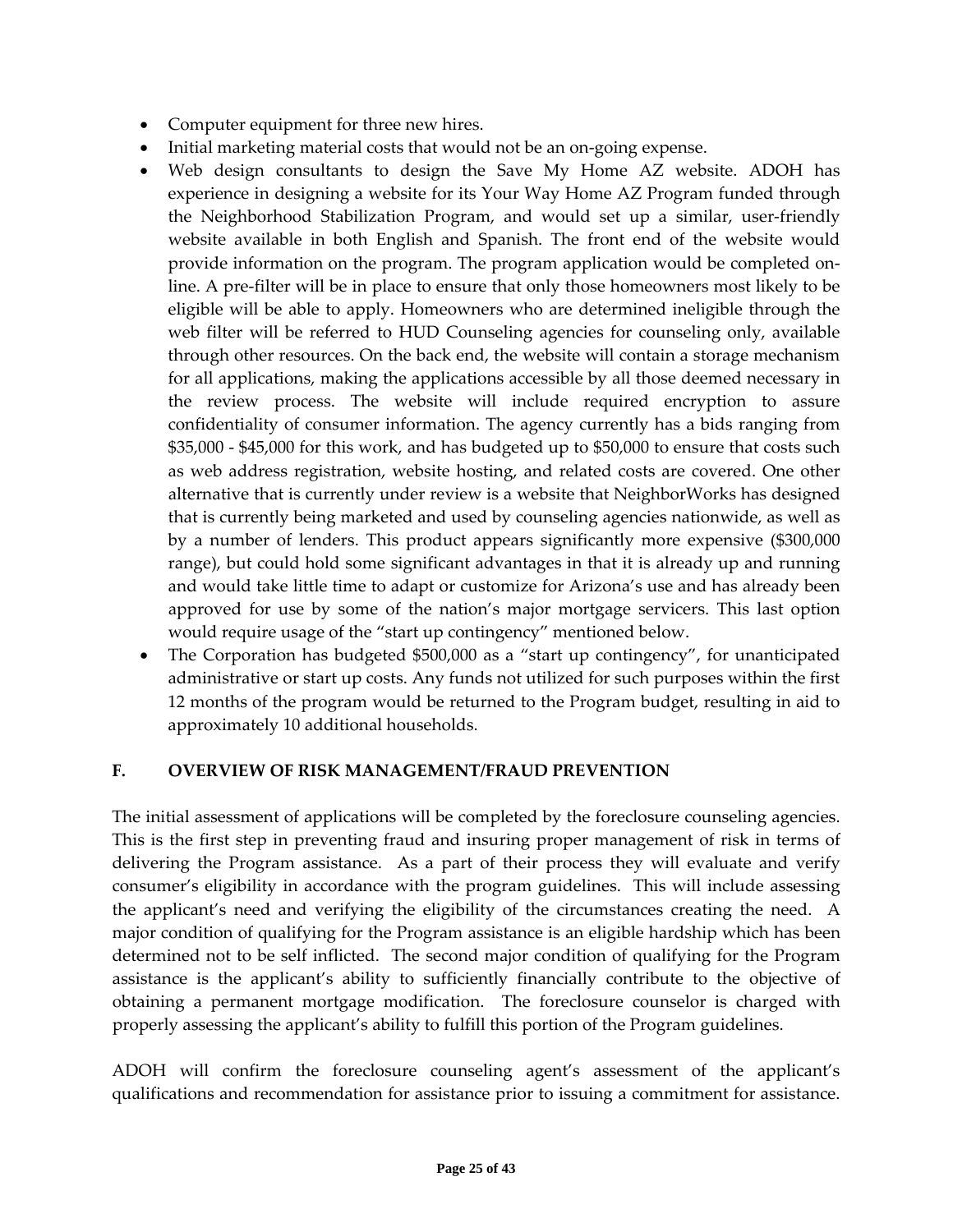Additionally ADOH will complete further investigation of the transaction. This will include but is not limited to evaluation of the property's value, condition of title to the property and the applicant's ability to sufficiently financially contribute to the objective of obtaining a permanent mortgage modification.

Lastly, the lender/servicer whose cooperation is essential to the success of this program bears mutual responsibility and desire to ensure that fraud is not perpetrated and assistance is provided to qualified applicants. The driving force behind the lender/servicer commitment to this effort is the fact that they will be contributing financially to the objective of obtaining a permanent mortgage modification as well. Therefore, it is reasonable to expect nothing less than complete diligence on their part in assisting to ensure that only qualified applicant's receive assistance.

# **G. TRACKING/REPORTING**

The two methods for measuring the program's success will be the conversion ratio of modification requests to modifications obtained and homeowners not re‐defaulting and remaining in their homes. The conversion goal for the program is 90 percent and the homeowner retention rate goal is 90 percent. This means that ADOH expects to receive lender cooperation in nine out of ten scenarios proposed to them.

The performance measures of the program will be monitored in terms of the time it takes ADOH to deliver the desired and expected services the program is designed to provide. The following is a brief outline of key measuring components and timelines:

- Acknowledgement of initial application submission. This will be accomplished by way of an automated response immediately.
- Initial foreclosure prevention counseling with the consumer (this will address any missing information and possible solutions). This should occur within five business days of application submission. This timeline is communicated to the applicant on the automated response to the application submission and will be updated as needed.
- Consensus between the applicant and the foreclosure counselor on the type of assistance to be requested from ADOH. The decision making process for the counselor should not take more than 24 hours. However, it is reasonable to expect the consumer to need more time to come to terms with their situation and the potential solutions. Therefore, 72 hours will be allotted for the consensus period.
- ADOH's response to the requests for assistance (this will address confirmation of the request and delivery of the commitment). These evaluations and commitments are expected to be completed within five working days.
- Foreclosure counselor's submission of the modification request to the lender/servicer. The foreclosure counselor should submit the modification request to the lender/servicer within 72 hours of receiving the ADOH commitment for assistance.
- Foreclosure counselor's review of the lender/servicer modification documentation and request for assistance documentation from ADOH. The foreclosure counselor should complete this review and request within 72 hours of receipt of the documentation.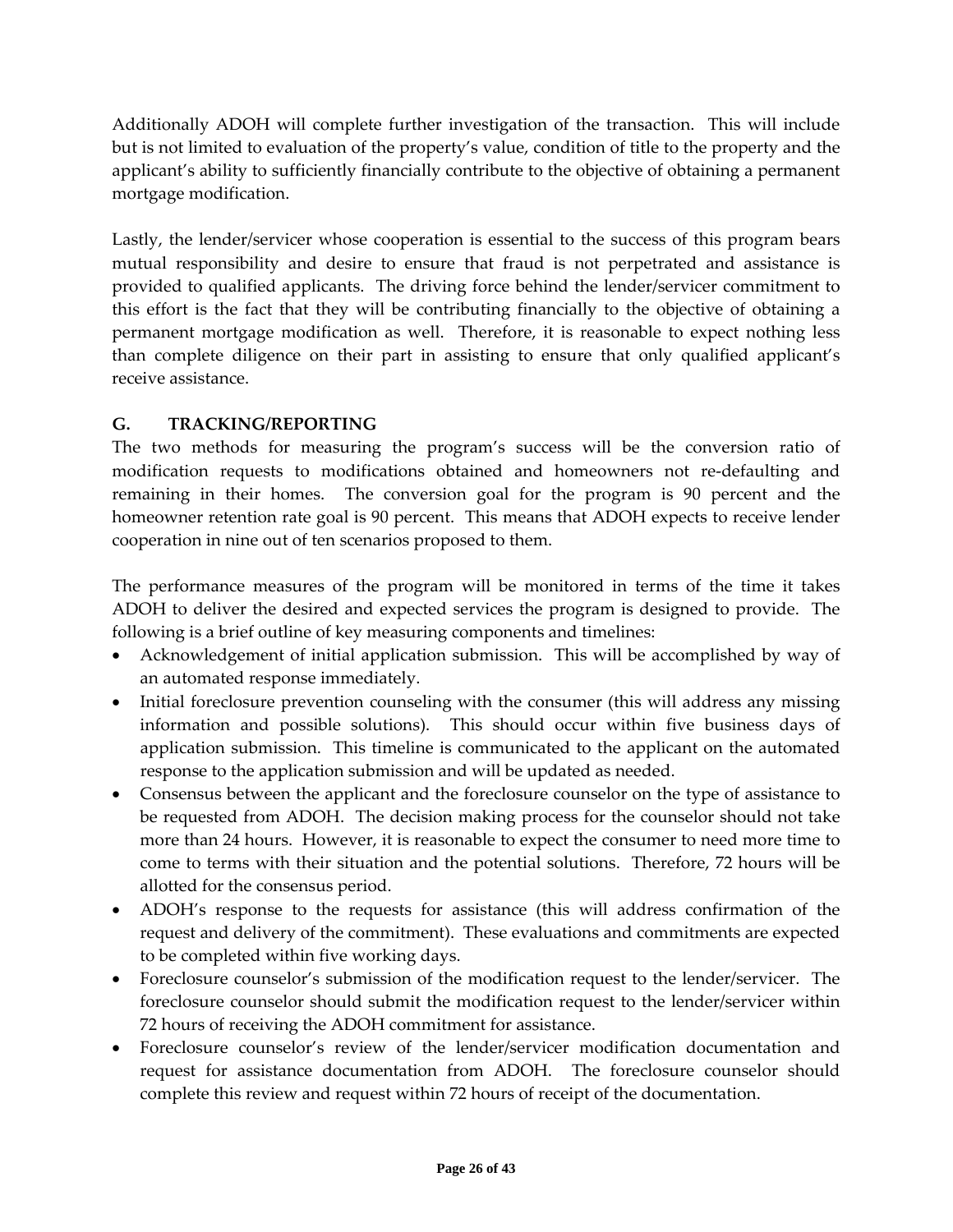- ADOH's preparation of foreclosure assistance documentation. ADOH should complete these requests within 72 hours.
- Foreclosure counselor's scheduling of the signing of the modification and program assistance documentation with the title company. Foreclosure counselor should be able to accomplish the scheduling within 48 hours of receipt.
- Title Company's completion of the signing and disbursement of the proceeds as well as return of all executed docs. Title Company should be able to complete the signing and disburse the proceeds according to the instructions within ten working days (this includes the consumer's right to rescind period).
- ADOH will monitor homeownership retention over the duration of the program. ADOH will survey homeowners who have been assisted with the program every six months to determine if they have remained in their homes.

Based on the above timeline of events these modifications could take as little as 34 days to complete.

Data tracking will consist of two primary categories which are consumer information and lender/servicer information. Below is a detailed list of the consumer data to be monitored:

- Lender/Servicer
- Race
- Ethnicity
- Household Type
- Assistance Type
- Lien Type First/Second
- Debt Ratios (before and after assistance)
- Percentage of Area Median Income (AMI)
- Geographical Area

The below is a list of lender/servicer data to be monitored:

- Name
- Type of modification requested
- Response to request (approved/denied)
- Response time to request (reasonable/unreasonable)
- Poor performance per transaction will be tracked

# **H. BUSINESS PARTNER SELECTION**

Arizona intends to engage two types of business partners in its program structure. It intends to contract with up to 22 HUD‐certified non‐profit mortgage foreclosure counseling agencies to provide the face to face interaction with homeowners, handling all counseling tasks and negotiating for loan modifications and other assistance with the lenders. The second business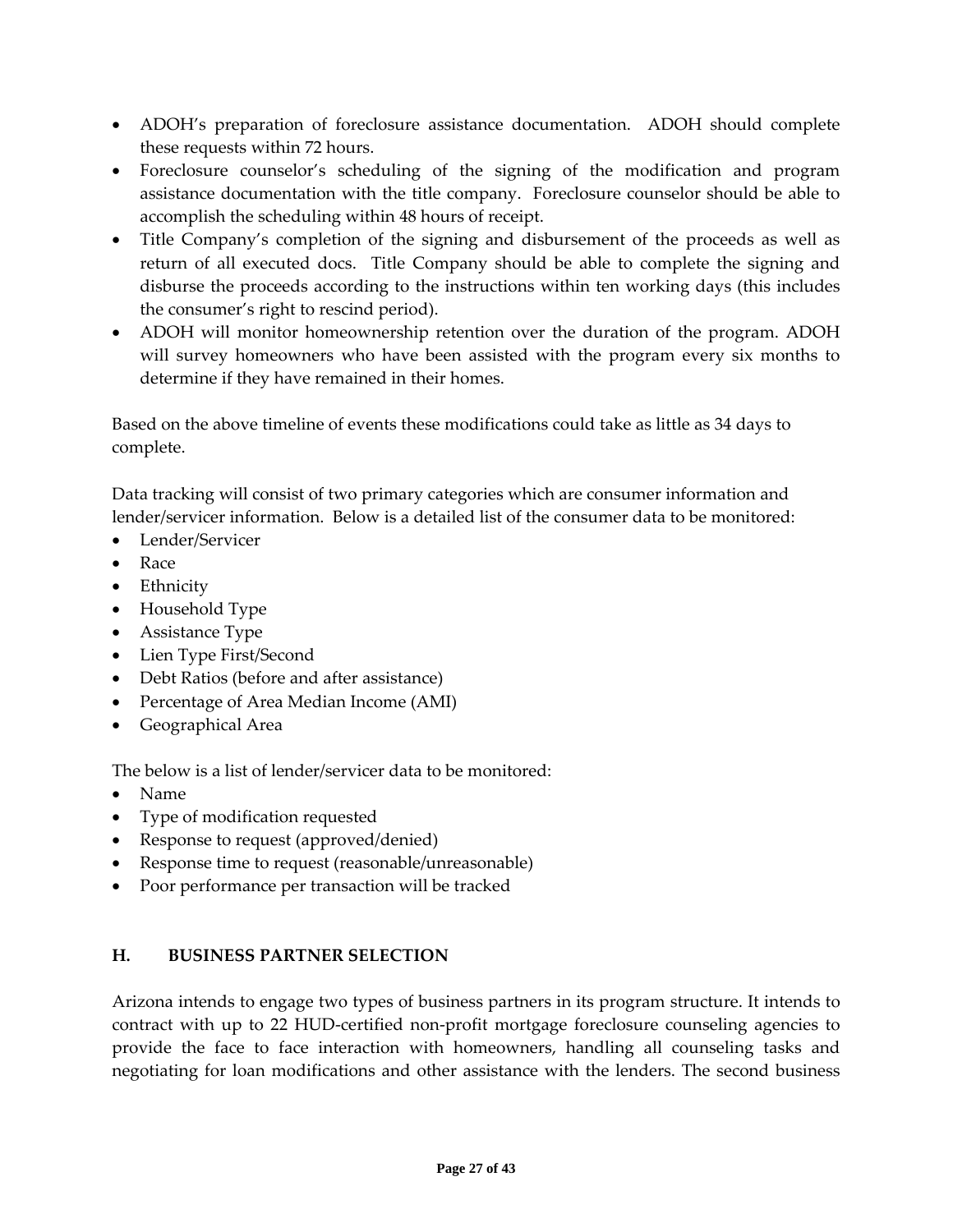partner will be one title company, selected to handle all of the loan closing transactions on behalf of the program.

ADOH has not identified any potential conflicts of interest for either type of partner. However, ongoing monitoring will be handled by ADOH and should conflicts be identified, ADOH will put into policy mitigation efforts that must be adhered to and will monitor as such.

**Counseling Partners.** ADOH currently contracts with 15 non‐profit HUD‐certified mortgage foreclosure counseling agencies for the delivery of the National Mortgage Foreclosure Counseling (NFMC) program. Because of its current relationship with these agencies and their proven track record in providing mortgage foreclosure counseling to the state over the past several years, we intend to contract with these agencies as partners to assist with the Treasury program as well. These counseling agencies are located throughout the state, covering urban as well as rural areas of the state.

In order to add additional counseling partners for the two urban counties of the state, Maricopa and Pima, where the bulk of the foreclosure problem lies, the Corporation will issue a Request for Qualifications (RFQ) to all other HUD-certified mortgage foreclosure counseling agencies working within these two urban areas of the state. The criteria for selection will include questions designed to ascertain capacity, historical service delivery figures, and audit reviews. An internal review group made up of ADOH staff and the director of ADOH who is also the Executive Director of the Corporation will review all qualifications and will make a recommendation to the Corporation Board regarding additional partners. Current certification standings will be verified with HUD by ADOH staff. ADOH will select up to 7 additional counseling agencies.

All current and newly selected counseling agencies will be required to sign contracts with the Corporation to provide these services and will be required to attend a series of trainings conducted by ADOH prior to the program's launch. Risks include failure to properly counsel homeowners, failure to proceed in a timely fashion with counseling and loan modification processes, failure to correctly identify the best course of modification for individual homeowners, and lack of proper documentation. The work of the counseling agencies will receive additional scrutiny over the first three months of the program as well as on an ongoing basis and counseling agencies that are not moving forward with production goals or experiencing other issues or concerns or are experiencing a lack of demand for their services may be dropped as partners.

**Title Company.** Arizona intends to select one title company partner to conduct all closing transactions on behalf of the program. As such, the Corporation will be issuing a Request for Proposals (RFP) to select the most highly qualified company to contract with for these services. The selection criteria will include qualifications and cost. Given that costs are likely to be relatively similar, qualifications to conduct the business at hand may weigh more heavily in the RFP.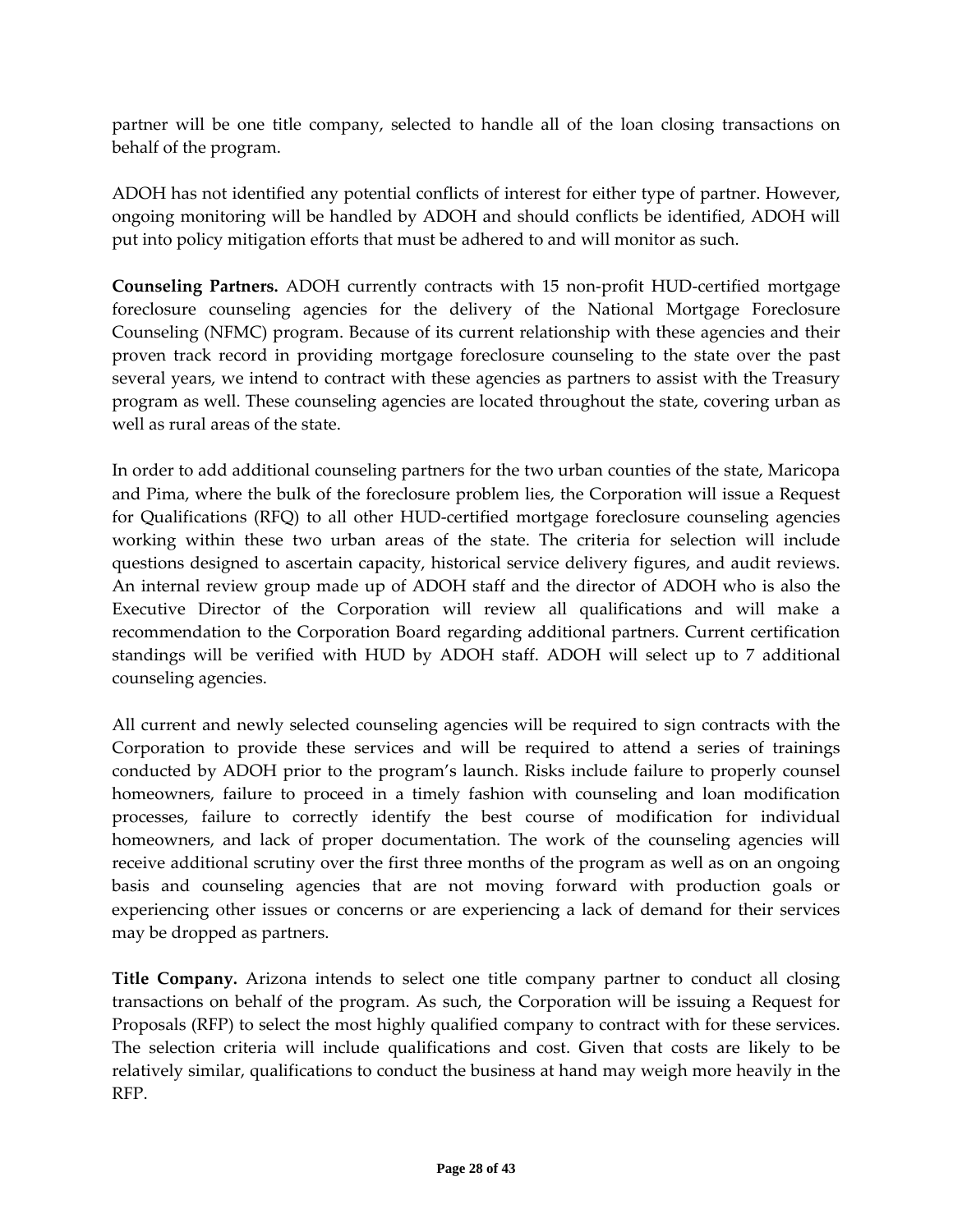The same internal review committee that will review the counseling partner qualifications will also review the title company proposals. Only title companies with proven track records will be chosen. The agency has a history of working with any number of title companies who will meet this criteria.

The risks associated with this business partner are relatively minimal. Closing dates must be adhered to, closing instructions must be strictly followed, and each transaction will require title insurance. ADOH staff will monitor performance extremely closely over the first three months and on an ongoing basis as appropriate.

# **PROGRAM COMPLIANCE**

Monitoring reviews for program compliance will be conducted by partner HUD Certified Foreclosure Counseling Agencies and ADOH staff at several stages during the modification process on each application for assistance. Included below is a step by step process for the flow of applications for foreclosure prevention assistance through the Save My Home AZ program. Those items that are part of review for compliance are bolded.

**Step 1**: Consumer visits program website and completes the program assistance and modification request package**. The website which is sponsored and maintained by ADOH will allow only satisfactorily completed packages to be submitted for a request for assistance.** The website filters and directs the completed request package to ADOH for review who then forwards to a HUD Certified Foreclosure Counseling Agency.

**Step 2**: HUD Certified Foreclosure Counselor will receive the completed request package via the program website and will complete the following:

- **a. Review package for documented hardship**
- **b. Review package to determine if a reasonable modification request is possible.**
- **c.** Contact consumer to retrieve any necessary supporting documentation and counsel the consumer either in person or by phone on the possible mitigation solutions.
- **d. Verify the modification request is supported by acceptable documentation. (i.e. income, property value, credit report, utility statements or letters, mortgage statement, property taxes, HOA, insurance etc. )**
- **e. Determine consumer's housing and total debt ratios based on gross and net income.**

**Step 3**: Provided the package is properly documented and supported and provided a reasonable balance between consumer affordability and lender profitability can be obtained, the HUD Certified Foreclosure Counselor will submit the request package for foreclosure prevention assistance to ADOH for approval. **ADOH will determine whether the request package meets program compliance through review of the package for the following:** 

- **a. Property is Owner Occupied and consumer has committed to remaining in the property**
- **b. Credit report evidencing a 60 day mortgage delinquency**
- **c. Purchase mortgage financing exceeds property value by 120% or more.**
- **d. Modification will achieve a monthly payment of no more than 31% of the consumer's gross monthly income.**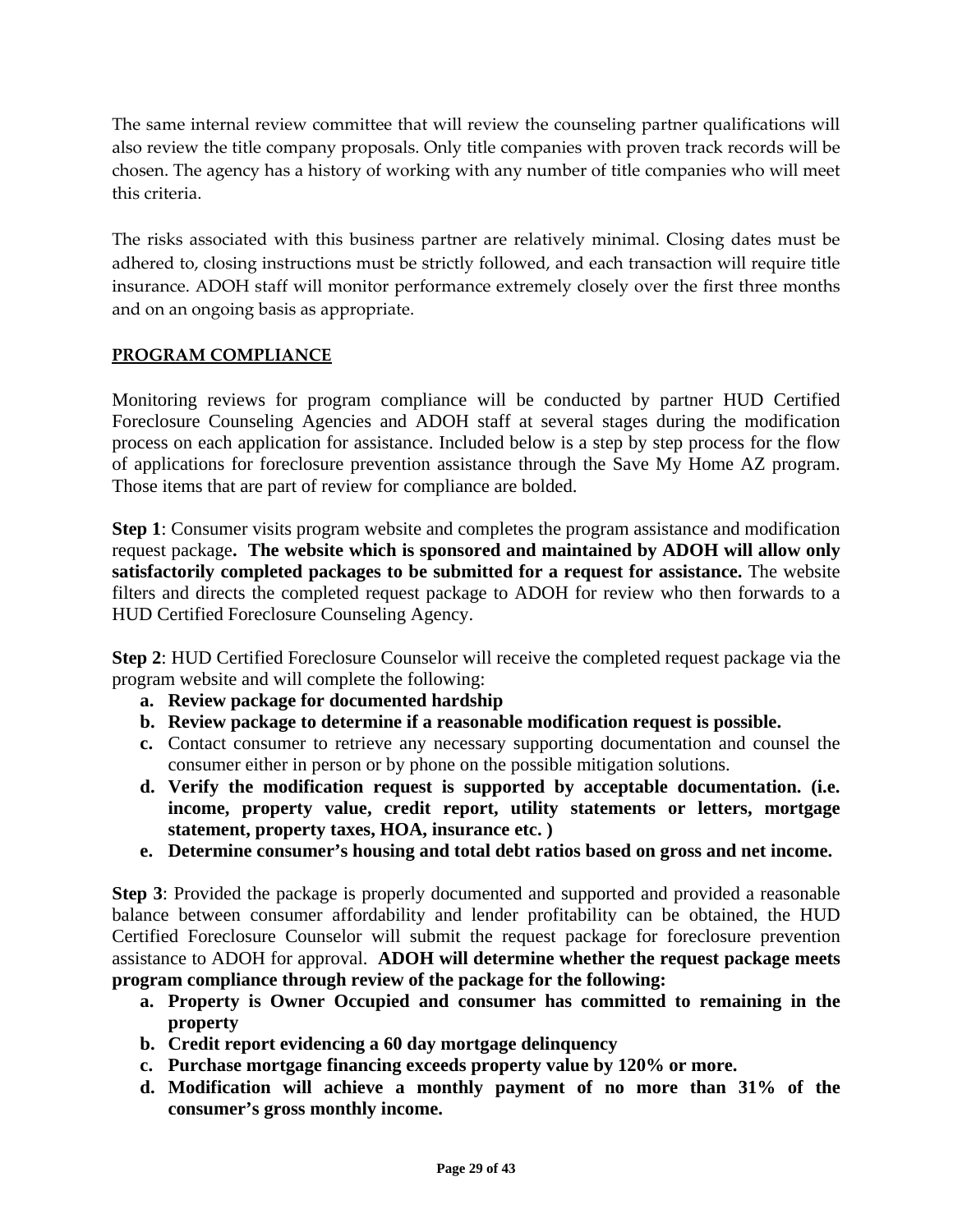- **e. Consumer's income does not exceed 120% AMI.**
- **f. Hardship is documented and is due to loss of income due to underemployment, medical condition, divorce or death.**

**Step 4:** Provided the request package and all documentation is in accordance with the program guidelines, an assistance commitment letter valid for 45 days will be issued by ADOH to the HUD Certified Foreclosure Counseling Agency on behalf of the consumer.

**Step 5**: HUD Certified Foreclosure Counseling Agency will submit the ADOH commitment and modification request package with all supporting documentation to the Lender for approval.

**Step 6:** The Lender will review the modification request for approval and issue their modification approval containing any conditions to the HUD Certified Foreclosure Counseling Agency.

### **Step 7: HUD Certified Foreclosure Counseling Agency will review the approved modification to determine that no unacceptable changes have been made by the lender.**

**Step 8:** HUD Certified Foreclosure Counseling Agency will open escrow with Title for the ADOH Foreclosure Assistance Loan and will forward the acceptable modification checklist and request for foreclosure assistance loan documents and funds to ADOH.

**Step 9:** ADOH will prepare documents and funds and forward back to HUD Certified Counseling Agency.

**Step 10: HUD Certified Foreclosure Counseling Agency will review loan documents** and forward to Title for signing. Title will be instructed to send recorded Deed of Trust and Original Note to ADOH. Title will be instructed to forward the proceeds from the foreclosure assistance loan and the signed modification agreement to the Lender. HUD Certified Counseling Agency will forward a completed assistance loan package to ADOH along with their request for reimbursement of counseling and file review fees. .

### **Step 11: ADOH will review completed assistance loan package and request for reimbursement. No fee reimbursement payments will be made until loan package is fully documented and properly completed.**

In addition to the transmittals for individual applicants and assistance, ADOH staff will monitor the HUD Certified Foreclosure Counseling Agency monthly through the web portal for their loan pipelines and program activity. ADOH may request additional information from the foreclosure counseling agencies as needed to meet its monitoring or reporting obligations to the federal and state governments.

Finally, ADOH staff will conduct at least quarterly on-site monitoring visits to the HUD Certified Foreclosure Agency to review a random sampling of consumer assistance files for program compliance.